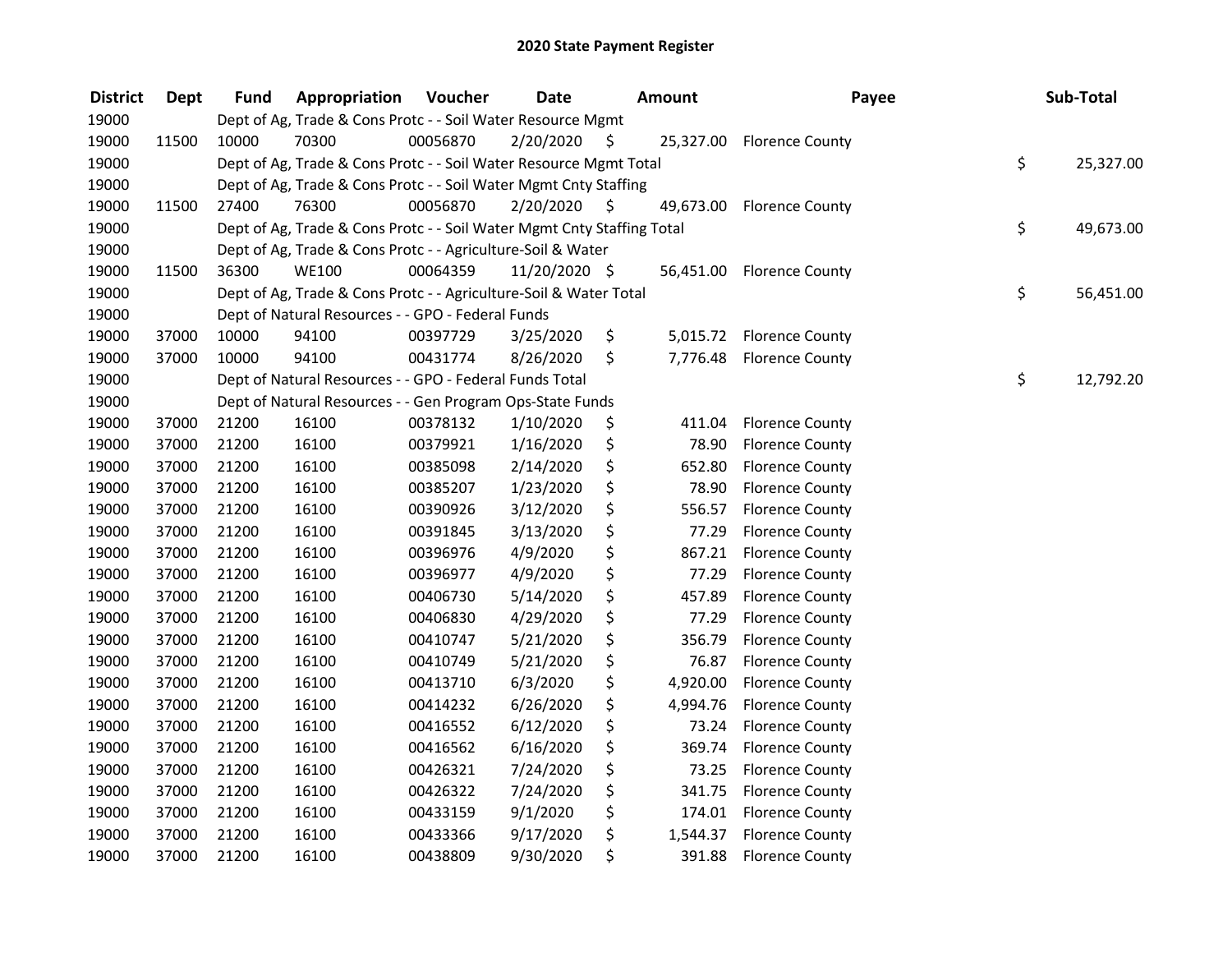| <b>District</b> | <b>Dept</b> | <b>Fund</b> | Appropriation                                                      | Voucher  | <b>Date</b>   | <b>Amount</b>   | Payee                  | Sub-Total       |
|-----------------|-------------|-------------|--------------------------------------------------------------------|----------|---------------|-----------------|------------------------|-----------------|
| 19000           | 37000       | 21200       | 16100                                                              | 00440159 | 10/8/2020     | \$<br>172.53    | <b>Florence County</b> |                 |
| 19000           | 37000       | 21200       | 16100                                                              | 00443204 | 10/22/2020    | \$<br>171.74    | <b>Florence County</b> |                 |
| 19000           | 37000       | 21200       | 16100                                                              | 00443209 | 10/22/2020    | \$<br>390.29    | <b>Florence County</b> |                 |
| 19000           | 37000       | 21200       | 16100                                                              | 00448217 | 11/23/2020    | \$<br>171.81    | <b>Florence County</b> |                 |
| 19000           | 37000       | 21200       | 16100                                                              | 00448246 | 11/23/2020    | \$<br>507.73    | <b>Florence County</b> |                 |
| 19000           | 37000       | 21200       | 16100                                                              | 00452900 | 12/17/2020    | \$<br>990.41    | <b>Florence County</b> |                 |
| 19000           | 37000       | 21200       | 16100                                                              | 00452903 | 12/17/2020 \$ | 171.79          | <b>Florence County</b> |                 |
| 19000           |             |             | Dept of Natural Resources - - Gen Program Ops-State Funds Total    |          |               |                 |                        | \$<br>19,228.14 |
| 19000           |             |             | Dept of Natural Resources - - Er--Vol Pay, Sale, Lease & Fee       |          |               |                 |                        |                 |
| 19000           | 37000       | 21200       | 16300                                                              | 00430125 | 9/11/2020     | \$<br>250.00    | <b>Florence County</b> |                 |
| 19000           | 37000       | 21200       | 16300                                                              | 00444191 | 11/13/2020 \$ | 1,276.58        | <b>Florence County</b> |                 |
| 19000           |             |             | Dept of Natural Resources - - Er--Vol Pay, Sale, Lease & Fee Total |          |               |                 |                        | \$<br>1,526.58  |
| 19000           |             |             | Dept of Natural Resources - - General Program Operations --        |          |               |                 |                        |                 |
| 19000           | 37000       | 21200       | 25400                                                              | 00378132 | 1/10/2020     | \$<br>411.04    | <b>Florence County</b> |                 |
| 19000           | 37000       | 21200       | 25400                                                              | 00379921 | 1/16/2020     | \$<br>78.91     | <b>Florence County</b> |                 |
| 19000           | 37000       | 21200       | 25400                                                              | 00385098 | 2/14/2020     | \$<br>652.79    | <b>Florence County</b> |                 |
| 19000           | 37000       | 21200       | 25400                                                              | 00385207 | 1/23/2020     | \$<br>78.91     | <b>Florence County</b> |                 |
| 19000           | 37000       | 21200       | 25400                                                              | 00390926 | 3/12/2020     | \$<br>740.31    | <b>Florence County</b> |                 |
| 19000           | 37000       | 21200       | 25400                                                              | 00391845 | 3/13/2020     | \$<br>77.30     | <b>Florence County</b> |                 |
| 19000           | 37000       | 21200       | 25400                                                              | 00396976 | 4/9/2020      | \$<br>867.21    | <b>Florence County</b> |                 |
| 19000           | 37000       | 21200       | 25400                                                              | 00396977 | 4/9/2020      | \$<br>77.30     | <b>Florence County</b> |                 |
| 19000           | 37000       | 21200       | 25400                                                              | 00406730 | 5/14/2020     | \$<br>457.90    | <b>Florence County</b> |                 |
| 19000           | 37000       | 21200       | 25400                                                              | 00406830 | 4/29/2020     | \$<br>77.30     | <b>Florence County</b> |                 |
| 19000           | 37000       | 21200       | 25400                                                              | 00408493 | 5/29/2020     | \$<br>22,200.00 | <b>Florence County</b> |                 |
| 19000           | 37000       | 21200       | 25400                                                              | 00410747 | 5/21/2020     | \$<br>356.79    | <b>Florence County</b> |                 |
| 19000           | 37000       | 21200       | 25400                                                              | 00410749 | 5/21/2020     | \$<br>76.88     | <b>Florence County</b> |                 |
| 19000           | 37000       | 21200       | 25400                                                              | 00416552 | 6/12/2020     | \$<br>73.25     | <b>Florence County</b> |                 |
| 19000           | 37000       | 21200       | 25400                                                              | 00416562 | 6/16/2020     | \$<br>369.73    | <b>Florence County</b> |                 |
| 19000           | 37000       | 21200       | 25400                                                              | 00426321 | 7/24/2020     | \$<br>73.24     | <b>Florence County</b> |                 |
| 19000           | 37000       | 21200       | 25400                                                              | 00426322 | 7/24/2020     | \$<br>341.75    | <b>Florence County</b> |                 |
| 19000           | 37000       | 21200       | 25400                                                              | 00433366 | 9/17/2020     | \$<br>1,544.37  | <b>Florence County</b> |                 |
| 19000           | 37000       | 21200       | 25400                                                              | 00434808 | 9/16/2020     | \$<br>600.00    | <b>Florence County</b> |                 |
| 19000           | 37000       | 21200       | 25400                                                              | 00438809 | 9/30/2020     | \$<br>391.87    | <b>Florence County</b> |                 |
| 19000           | 37000       | 21200       | 25400                                                              | 00443209 | 10/22/2020    | \$<br>390.31    | <b>Florence County</b> |                 |
| 19000           | 37000       | 21200       | 25400                                                              | 00448246 | 11/23/2020    | \$<br>507.73    | <b>Florence County</b> |                 |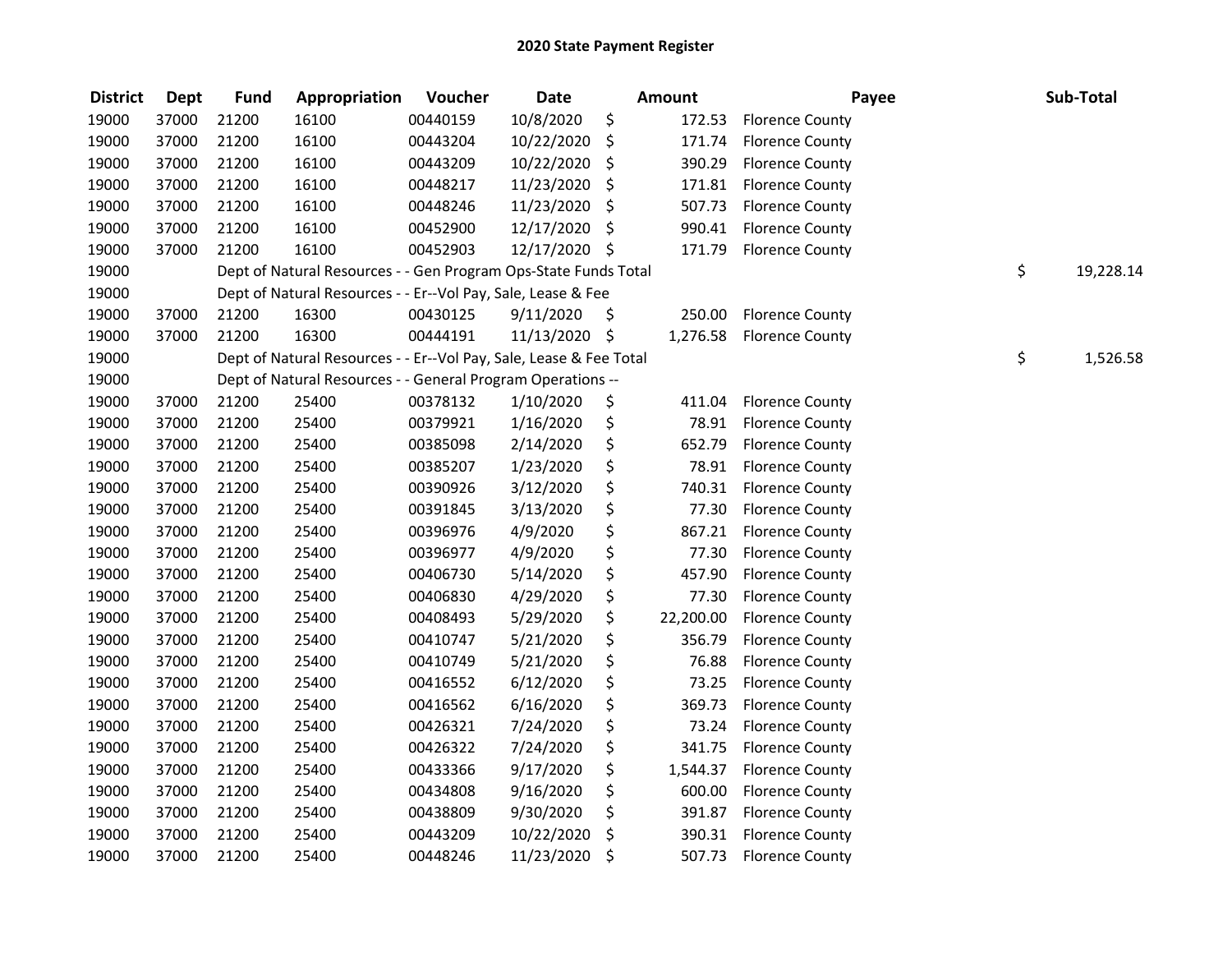| <b>District</b> | <b>Dept</b> | <b>Fund</b> | Appropriation                                                     | Voucher  | <b>Date</b>   | <b>Amount</b>  | Payee                  | Sub-Total       |
|-----------------|-------------|-------------|-------------------------------------------------------------------|----------|---------------|----------------|------------------------|-----------------|
| 19000           | 37000       | 21200       | 25400                                                             | 00452900 | 12/17/2020 \$ | 990.41         | <b>Florence County</b> |                 |
| 19000           |             |             | Dept of Natural Resources - - General Program Operations -- Total |          |               |                |                        | \$<br>31,435.30 |
| 19000           |             |             | Dept of Natural Resources - - GPO--State Funds                    |          |               |                |                        |                 |
| 19000           | 37000       | 21200       | 36100                                                             | 00378132 | 1/10/2020     | \$<br>137.01   | <b>Florence County</b> |                 |
| 19000           | 37000       | 21200       | 36100                                                             | 00379921 | 1/16/2020     | \$<br>26.30    | <b>Florence County</b> |                 |
| 19000           | 37000       | 21200       | 36100                                                             | 00385098 | 2/14/2020     | \$<br>217.60   | <b>Florence County</b> |                 |
| 19000           | 37000       | 21200       | 36100                                                             | 00385207 | 1/23/2020     | \$<br>26.30    | <b>Florence County</b> |                 |
| 19000           | 37000       | 21200       | 36100                                                             | 00390926 | 3/12/2020     | \$<br>123.75   | <b>Florence County</b> |                 |
| 19000           | 37000       | 21200       | 36100                                                             | 00391845 | 3/13/2020     | \$<br>25.76    | <b>Florence County</b> |                 |
| 19000           | 37000       | 21200       | 36100                                                             | 00396976 | 4/9/2020      | \$<br>289.07   | <b>Florence County</b> |                 |
| 19000           | 37000       | 21200       | 36100                                                             | 00396977 | 4/9/2020      | \$<br>25.76    | <b>Florence County</b> |                 |
| 19000           | 37000       | 21200       | 36100                                                             | 00406730 | 5/14/2020     | \$<br>152.63   | <b>Florence County</b> |                 |
| 19000           | 37000       | 21200       | 36100                                                             | 00406830 | 4/29/2020     | \$<br>25.76    | <b>Florence County</b> |                 |
| 19000           | 37000       | 21200       | 36100                                                             | 00410747 | 5/21/2020     | \$<br>118.93   | <b>Florence County</b> |                 |
| 19000           | 37000       | 21200       | 36100                                                             | 00410749 | 5/21/2020     | \$<br>25.62    | <b>Florence County</b> |                 |
| 19000           | 37000       | 21200       | 36100                                                             | 00416552 | 6/12/2020     | \$<br>24.41    | <b>Florence County</b> |                 |
| 19000           | 37000       | 21200       | 36100                                                             | 00416562 | 6/16/2020     | \$<br>123.25   | <b>Florence County</b> |                 |
| 19000           | 37000       | 21200       | 36100                                                             | 00426321 | 7/24/2020     | \$<br>24.41    | <b>Florence County</b> |                 |
| 19000           | 37000       | 21200       | 36100                                                             | 00426322 | 7/24/2020     | \$<br>113.93   | <b>Florence County</b> |                 |
| 19000           | 37000       | 21200       | 36100                                                             | 00433366 | 9/17/2020     | \$<br>386.09   | <b>Florence County</b> |                 |
| 19000           | 37000       | 21200       | 36100                                                             | 00438809 | 9/30/2020     | \$<br>97.97    | <b>Florence County</b> |                 |
| 19000           | 37000       | 21200       | 36100                                                             | 00443209 | 10/22/2020    | \$<br>97.57    | <b>Florence County</b> |                 |
| 19000           | 37000       | 21200       | 36100                                                             | 00448246 | 11/23/2020    | \$<br>126.93   | <b>Florence County</b> |                 |
| 19000           | 37000       | 21200       | 36100                                                             | 00452900 | 12/17/2020    | \$<br>247.60   | <b>Florence County</b> |                 |
| 19000           |             |             | Dept of Natural Resources - - GPO--State Funds Total              |          |               |                |                        | \$<br>2,436.65  |
| 19000           |             |             | Dept of Natural Resources - - Enf A - Atv & Utv Enforcement       |          |               |                |                        |                 |
| 19000           | 37000       | 21200       | 55100                                                             | 00436253 | 9/18/2020     | \$<br>7,349.26 | <b>Florence County</b> |                 |
| 19000           |             |             | Dept of Natural Resources - - Enf A - Atv & Utv Enforcement Total |          |               |                |                        | \$<br>7,349.26  |
| 19000           |             |             | Dept of Natural Resources - - Enf A - Snow Enforcement            |          |               |                |                        |                 |
| 19000           | 37000       | 21200       | 55200                                                             | 00436433 | 9/24/2020     | \$<br>6,110.36 | <b>Florence County</b> |                 |
| 19000           |             |             | Dept of Natural Resources - - Enf A - Snow Enforcement Total      |          |               |                |                        | \$<br>6,110.36  |
| 19000           |             |             | Dept of Natural Resources - - Resaids - County Cons Aids          |          |               |                |                        |                 |
| 19000           | 37000       | 21200       | 56300                                                             | 00380220 | 1/7/2020      | \$<br>2,269.00 | <b>Florence County</b> |                 |
| 19000           |             |             | Dept of Natural Resources - - Resaids - County Cons Aids Total    |          |               |                |                        | \$<br>2,269.00  |
| 19000           |             |             | Dept of Natural Resources - - Ra- Fish, WI & Forestry             |          |               |                |                        |                 |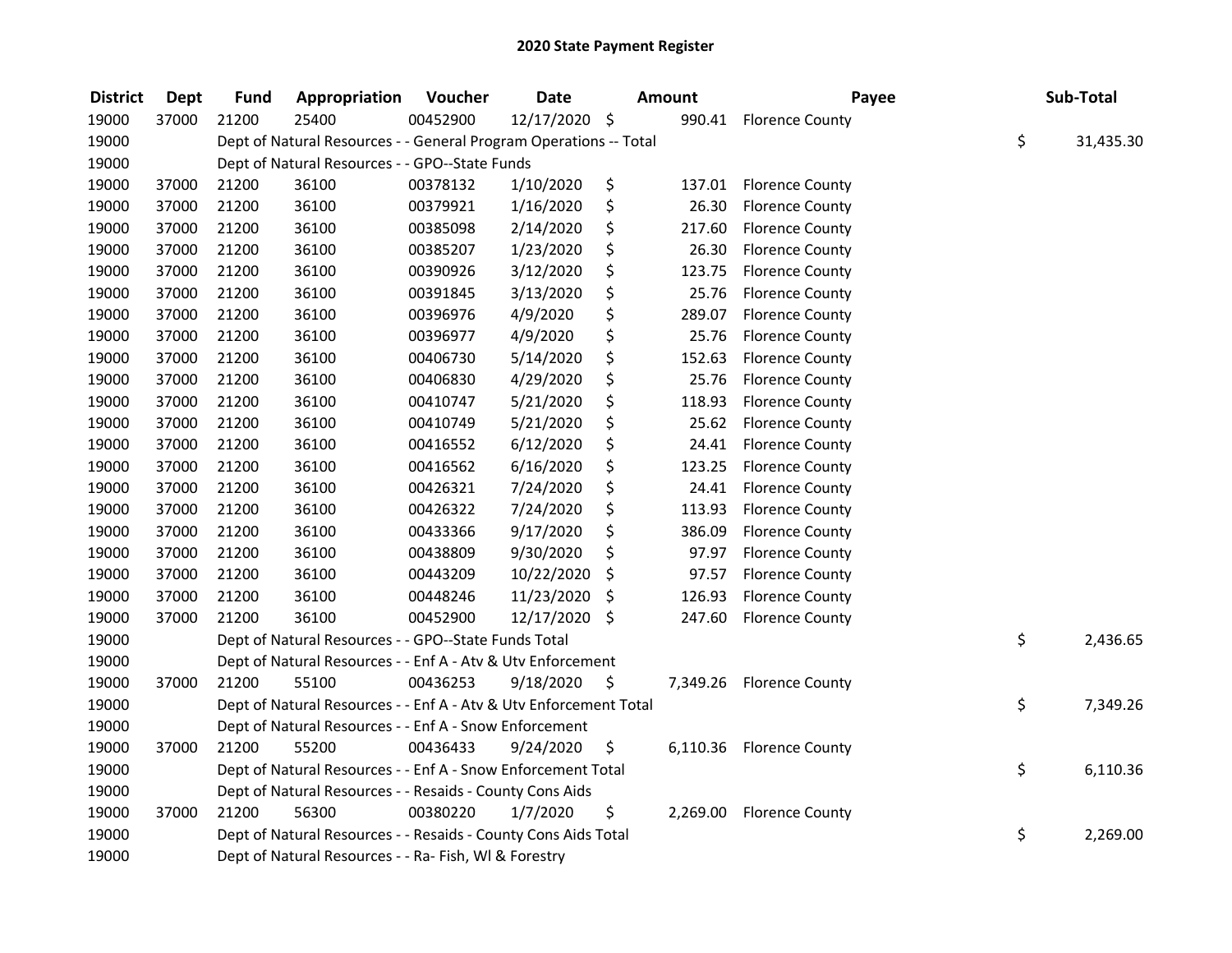| <b>District</b> | <b>Dept</b> | <b>Fund</b> | Appropriation                                                      | Voucher  | <b>Date</b>   |     | Amount     | Payee                     | Sub-Total        |
|-----------------|-------------|-------------|--------------------------------------------------------------------|----------|---------------|-----|------------|---------------------------|------------------|
| 19000           | 37000       | 21200       | 56400                                                              | 00400720 | 4/9/2020      | \$  |            | 1,700.81 Florence County  |                  |
| 19000           |             |             | Dept of Natural Resources - - Ra- Fish, WI & Forestry Total        |          |               |     |            |                           | \$<br>1,700.81   |
| 19000           |             |             | Dept of Natural Resources - - Resaids - Forest Croplnd & Mfl       |          |               |     |            |                           |                  |
| 19000           | 37000       | 21200       | 56600                                                              | 00436090 | 9/18/2020     | \$  |            | 31,710.39 Florence County |                  |
| 19000           |             |             | Dept of Natural Resources - - Resaids - Forest CropInd & Mfl Total |          |               |     |            |                           | \$<br>31,710.39  |
| 19000           |             |             | Dept of Natural Resources - - Ra- Suppl Snow Trail Aids            |          |               |     |            |                           |                  |
| 19000           | 37000       | 21200       | 56900                                                              | 00385596 | 1/31/2020     | \$  |            | 19,036.94 Florence County |                  |
| 19000           |             |             | Dept of Natural Resources - - Ra- Suppl Snow Trail Aids Total      |          |               |     |            |                           | \$<br>19,036.94  |
| 19000           |             |             | Dept of Natural Resources - - Resaids - Cnty Forst & Admin         |          |               |     |            |                           |                  |
| 19000           | 37000       | 21200       | 57200                                                              | 00395860 | 3/16/2020     | \$  |            | 51,432.87 Florence County |                  |
| 19000           | 37000       | 21200       | 57200                                                              | 00413601 | 6/2/2020      | \$  | 20,802.38  | <b>Florence County</b>    |                  |
| 19000           |             |             | Dept of Natural Resources - - Resaids - Cnty Forst & Admin Total   |          |               |     |            |                           | \$<br>72,235.25  |
| 19000           |             |             | Dept of Natural Resources - - Ra- Cnty Snow Trail & Area Aid       |          |               |     |            |                           |                  |
| 19000           | 37000       | 21200       | 57400                                                              | 00428783 | 8/14/2020     | \$. | 1,650.00   | <b>Florence County</b>    |                  |
| 19000           | 37000       | 21200       | 57400                                                              | 00443261 | 10/26/2020 \$ |     | 202,946.94 | <b>Florence County</b>    |                  |
| 19000           |             |             | Dept of Natural Resources - - Ra- Cnty Snow Trail & Area Aid Total |          |               |     |            |                           | \$<br>204,596.94 |
| 19000           |             |             | Dept of Natural Resources - - Ra- Snowmobile Trail Areas           |          |               |     |            |                           |                  |
| 19000           | 37000       | 21200       | 57500                                                              | 00428783 | 8/14/2020     | \$  | 23,295.00  | <b>Florence County</b>    |                  |
| 19000           | 37000       | 21200       | 57500                                                              | 00429030 | 8/14/2020     | \$  | 24,120.00  | <b>Florence County</b>    |                  |
| 19000           | 37000       | 21200       | 57500                                                              | 00438048 | 9/30/2020     | \$  | 28,792.16  | <b>Florence County</b>    |                  |
| 19000           |             |             | Dept of Natural Resources - - Ra- Snowmobile Trail Areas Total     |          |               |     |            |                           | \$<br>76,207.16  |
| 19000           |             |             | Dept of Natural Resources - - Ra- Atv Prj Aids, Gas Tax Pymt       |          |               |     |            |                           |                  |
| 19000           | 37000       | 21200       | 57600                                                              | 00382807 | 1/17/2020     | \$  | 100.21     | <b>Florence County</b>    |                  |
| 19000           | 37000       | 21200       | 57600                                                              | 00427788 | 8/4/2020      | \$  | 4,080.00   | <b>Florence County</b>    |                  |
| 19000           | 37000       | 21200       | 57600                                                              | 00429032 | 8/14/2020     | \$  | 9,341.00   | <b>Florence County</b>    |                  |
| 19000           | 37000       | 21200       | 57600                                                              | 00429033 | 8/14/2020     | \$  | 730.00     | <b>Florence County</b>    |                  |
| 19000           | 37000       | 21200       | 57600                                                              | 00429158 | 8/19/2020     | \$  | 25,080.00  | <b>Florence County</b>    |                  |
| 19000           | 37000       | 21200       | 57600                                                              | 00432283 | 9/2/2020      | \$  | 563.84     | <b>Florence County</b>    |                  |
| 19000           | 37000       | 21200       | 57600                                                              | 00434317 | 9/10/2020     | \$  | 4,640.63   | <b>Florence County</b>    |                  |
| 19000           | 37000       | 21200       | 57600                                                              | 00434319 | 9/10/2020     | \$  | 21,945.00  | <b>Florence County</b>    |                  |
| 19000           |             |             | Dept of Natural Resources - - Ra- Atv Prj Aids, Gas Tax Pymt Total |          |               |     |            |                           | \$<br>66,480.68  |
| 19000           |             |             | Dept of Natural Resources - - Ra- Atv Project Aids                 |          |               |     |            |                           |                  |
| 19000           | 37000       | 21200       | 57700                                                              | 00434323 | 9/10/2020     | \$  | 4,257.75   | <b>Florence County</b>    |                  |
| 19000           |             |             | Dept of Natural Resources - - Ra- Atv Project Aids Total           |          |               |     |            |                           | \$<br>4,257.75   |
| 19000           |             |             | Dept of Natural Resources - - Rec & Resource Aids, Fed             |          |               |     |            |                           |                  |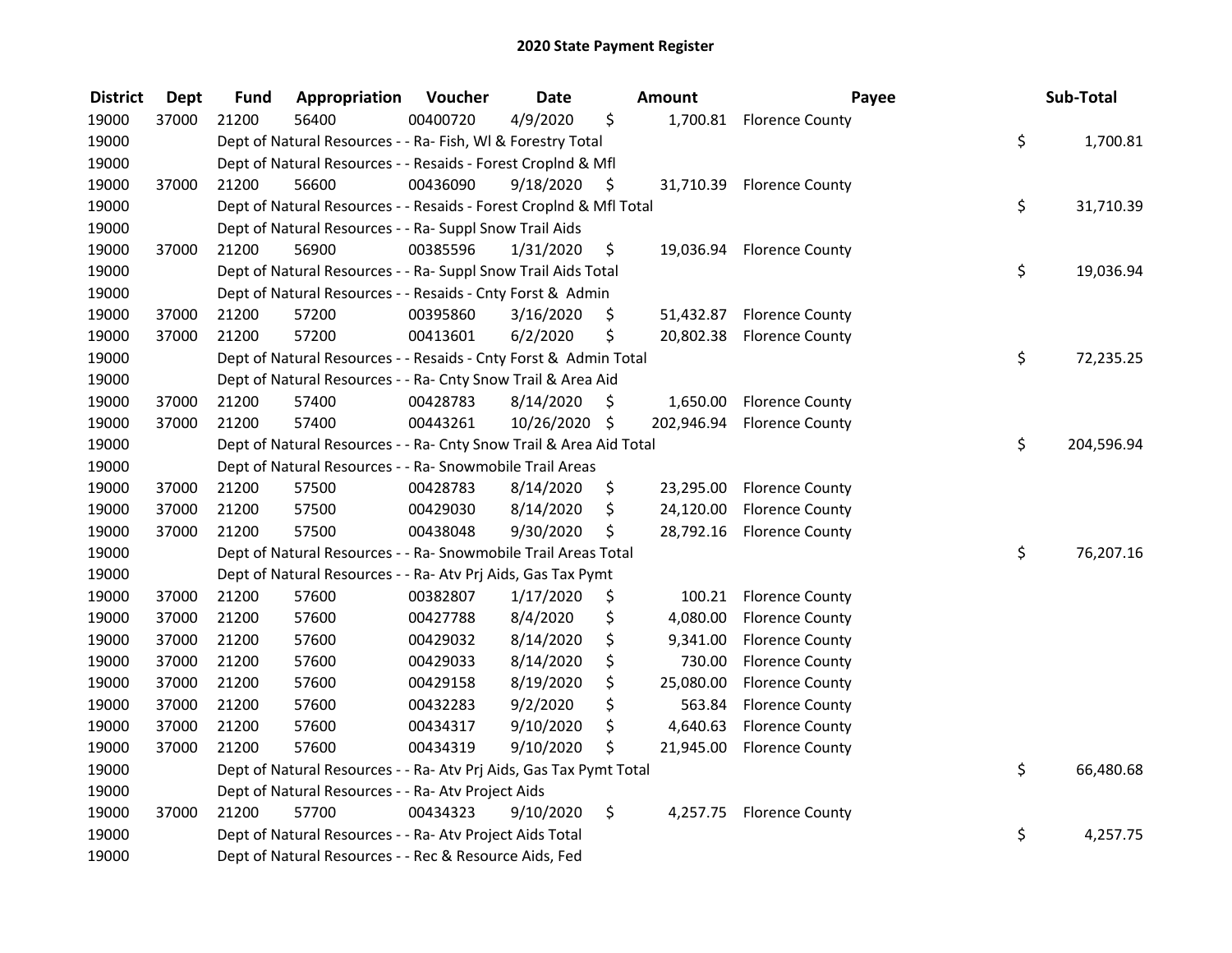| <b>District</b> | <b>Dept</b> | Fund  | Appropriation                                                      | Voucher  | <b>Date</b>   | <b>Amount</b>   | Payee                      | Sub-Total        |
|-----------------|-------------|-------|--------------------------------------------------------------------|----------|---------------|-----------------|----------------------------|------------------|
| 19000           | 37000       | 21200 | 58300                                                              | 00430200 | 8/19/2020     | \$              | 100,000.00 Florence County |                  |
| 19000           |             |       | Dept of Natural Resources - - Rec & Resource Aids, Fed Total       |          |               |                 |                            | \$<br>100,000.00 |
| 19000           |             |       | Dept of Natural Resources - - Resaids - Pymt In Lieu Tax Fed       |          |               |                 |                            |                  |
| 19000           | 37000       | 21200 | 58400                                                              | 00410770 | 5/22/2020     | \$              | 3,783.00 Florence County   |                  |
| 19000           |             |       | Dept of Natural Resources - - Resaids - Pymt In Lieu Tax Fed Total |          |               |                 |                            | \$<br>3,783.00   |
| 19000           |             |       | Dept of Natural Resources - - Ea - Invasive Aqu & Lake Mon         |          |               |                 |                            |                  |
| 19000           | 37000       | 21200 | 67800                                                              | 00385137 | 1/24/2020     | \$              | 4,500.00 Florence County   |                  |
| 19000           | 37000       | 21200 | 67800                                                              | 00401796 | 4/13/2020     | \$<br>9,910.00  | <b>Florence County</b>     |                  |
| 19000           | 37000       | 21200 | 67800                                                              | 00451601 | 12/10/2020 \$ |                 | 13,500.00 Florence County  |                  |
| 19000           |             |       | Dept of Natural Resources - - Ea - Invasive Aqu & Lake Mon Total   |          |               |                 |                            | \$<br>27,910.00  |
| 19000           |             |       | Dept of Natural Resources - - Fin Asst For Responsible Units       |          |               |                 |                            |                  |
| 19000           | 37000       | 27400 | 67000                                                              | 00412814 | 5/29/2020     | \$              | 77,867.50 Florence County  |                  |
| 19000           |             |       | Dept of Natural Resources - - Fin Asst For Responsible Units Total |          |               |                 |                            | \$<br>77,867.50  |
| 19000           |             |       | Dept of Natural Resources - - Recycling Consolidation Grants       |          |               |                 |                            |                  |
| 19000           | 37000       | 27400 | 67300                                                              | 00412814 | 5/29/2020     | \$              | 1,129.50 Florence County   |                  |
| 19000           |             |       | Dept of Natural Resources - - Recycling Consolidation Grants Total |          |               |                 |                            | \$<br>1,129.50   |
| 19000           |             |       | Dept of Natural Resources - - Land Acquisition                     |          |               |                 |                            |                  |
| 19000           | 37000       | 36300 | <b>TA100</b>                                                       | 00406044 | 4/24/2020     | \$<br>3,188.00  | <b>Florence County</b>     |                  |
| 19000           | 37000       | 36300 | TA100                                                              | 00410819 | 5/20/2020     | \$<br>112.00    | <b>Florence County</b>     |                  |
| 19000           | 37000       | 36300 | <b>TA100</b>                                                       | 00445166 | 11/4/2020     | \$<br>84,000.00 | <b>Florence County</b>     |                  |
| 19000           |             |       | Dept of Natural Resources - - Land Acquisition Total               |          |               |                 |                            | \$<br>87,300.00  |
| 19000           |             |       | Dept of Natural Resources - - GPO - Sd Water Loan Prog, Fed        |          |               |                 |                            |                  |
| 19000           | 37000       | 57300 | 48200                                                              | 00383428 | 1/31/2020     | \$<br>2,765.25  | <b>Florence County</b>     |                  |
| 19000           | 37000       | 57300 | 48200                                                              | 00400353 | 4/8/2020      | \$<br>1,723.00  | <b>Florence County</b>     |                  |
| 19000           | 37000       | 57300 | 48200                                                              | 00418790 | 7/16/2020     | \$<br>1,723.00  | <b>Florence County</b>     |                  |
| 19000           | 37000       | 57300 | 48200                                                              | 00436784 | 10/21/2020 \$ | 1,723.00        | <b>Florence County</b>     |                  |
| 19000           |             |       | Dept of Natural Resources - - GPO - Sd Water Loan Prog, Fed Total  |          |               |                 |                            | \$<br>7,934.25   |
| 19000           |             |       | Department of Tourism - - Mktg: Gaming Revenue                     |          |               |                 |                            |                  |
| 19000           | 38000       | 10000 | 12800                                                              | 00008202 | 2/14/2020     | \$              | 3,800.00 Florence County   |                  |
| 19000           |             |       | Department of Tourism - - Mktg: Gaming Revenue Total               |          |               |                 |                            | \$<br>3,800.00   |
| 19000           |             |       | WI Dept of Transportation - - Eldly&Disa Co/Aid Sf                 |          |               |                 |                            |                  |
| 19000           | 39500       | 21100 | 16800                                                              | 00481673 | 1/16/2020     | \$              | 79,889.00 Florence County  |                  |
| 19000           |             |       | WI Dept of Transportation - - Eldly&Disa Co/Aid Sf Total           |          |               |                 |                            | \$<br>79,889.00  |
| 19000           |             |       | WI Dept of Transportation - - County Forest Aids                   |          |               |                 |                            |                  |
| 19000           | 39500       | 21100 | 17000                                                              | 00500017 | 3/10/2020     | \$<br>11,572.47 | <b>Florence County</b>     |                  |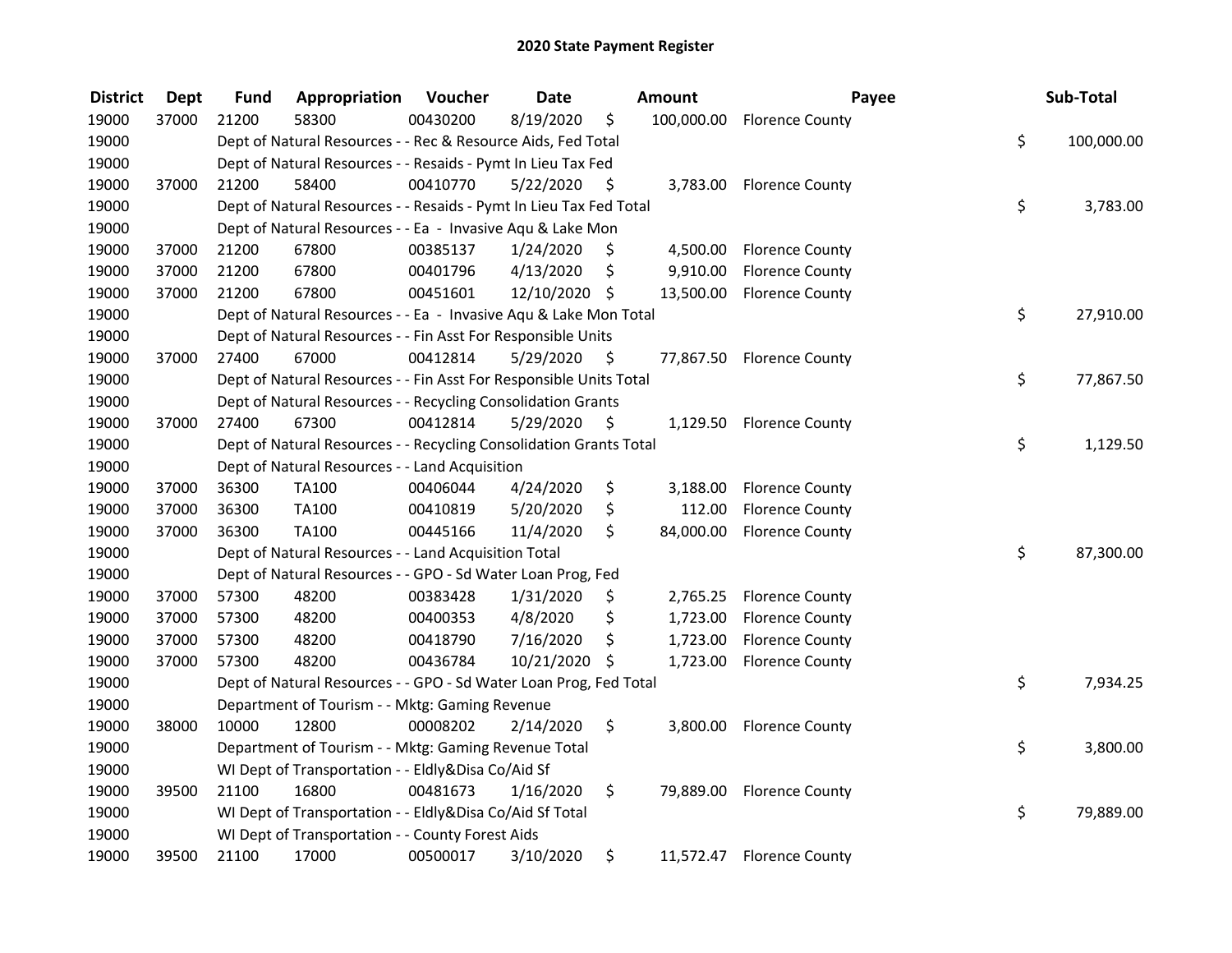| <b>District</b> | <b>Dept</b> | <b>Fund</b> | Appropriation                                            | Voucher  | <b>Date</b>   | <b>Amount</b>    | Payee                    | Sub-Total        |
|-----------------|-------------|-------------|----------------------------------------------------------|----------|---------------|------------------|--------------------------|------------------|
| 19000           |             |             | WI Dept of Transportation - - County Forest Aids Total   |          |               |                  |                          | \$<br>11,572.47  |
| 19000           |             |             | WI Dept of Transportation - - Trans Aids To Co.-Sf       |          |               |                  |                          |                  |
| 19000           | 39500       | 21100       | 19000                                                    | 00475442 | 1/6/2020      | \$<br>86,553.83  | <b>Florence County</b>   |                  |
| 19000           | 39500       | 21100       | 19000                                                    | 00542289 | 7/6/2020      | \$<br>173,107.66 | <b>Florence County</b>   |                  |
| 19000           | 39500       | 21100       | 19000                                                    | 00585115 | 10/5/2020     | \$<br>86,553.83  | <b>Florence County</b>   |                  |
| 19000           |             |             | WI Dept of Transportation - - Trans Aids To Co.-Sf Total |          |               |                  |                          | \$<br>346,215.32 |
| 19000           |             |             | WI Dept of Transportation - - Loc Rd Imp Prg St Fd       |          |               |                  |                          |                  |
| 19000           | 39500       | 21100       | 27800                                                    | 00555833 | 7/31/2020     | \$               | 1,539.61 Florence County |                  |
| 19000           |             |             | WI Dept of Transportation - - Loc Rd Imp Prg St Fd Total |          |               |                  |                          | \$<br>1,539.61   |
| 19000           |             |             | WI Dept of Transportation - - St Hwy Rehab, Sf           |          |               |                  |                          |                  |
| 19000           | 39500       | 21100       | 36300                                                    | 00547841 | 7/7/2020      | \$<br>4,997.86   | <b>Florence County</b>   |                  |
| 19000           |             |             | WI Dept of Transportation - - St Hwy Rehab, Sf Total     |          |               |                  |                          | \$<br>4,997.86   |
| 19000           |             |             | WI Dept of Transportation - - Hwy Mgmt & Opers Sf        |          |               |                  |                          |                  |
| 19000           | 39500       | 21100       | 36500                                                    | 00477613 | 1/2/2020      | \$<br>243.00     | <b>Florence County</b>   |                  |
| 19000           | 39500       | 21100       | 36500                                                    | 00488523 | 2/4/2020      | \$<br>552.25     | <b>Florence County</b>   |                  |
| 19000           | 39500       | 21100       | 36500                                                    | 00510182 | 4/2/2020      | \$<br>891.50     | <b>Florence County</b>   |                  |
| 19000           | 39500       | 21100       | 36500                                                    | 00516343 | 4/17/2020     | \$<br>243.00     | <b>Florence County</b>   |                  |
| 19000           | 39500       | 21100       | 36500                                                    | 00529907 | 5/26/2020     | \$<br>243.00     | <b>Florence County</b>   |                  |
| 19000           | 39500       | 21100       | 36500                                                    | 00544772 | 6/29/2020     | \$<br>243.00     | <b>Florence County</b>   |                  |
| 19000           | 39500       | 21100       | 36500                                                    | 00553634 | 7/24/2020     | \$<br>243.00     | <b>Florence County</b>   |                  |
| 19000           | 39500       | 21100       | 36500                                                    | 00570530 | 8/20/2020     | \$<br>243.00     | <b>Florence County</b>   |                  |
| 19000           | 39500       | 21100       | 36500                                                    | 00591220 | 9/29/2020     | \$<br>759.55     | <b>Florence County</b>   |                  |
| 19000           | 39500       | 21100       | 36500                                                    | 00605498 | 10/27/2020    | \$<br>243.00     | <b>Florence County</b>   |                  |
| 19000           | 39500       | 21100       | 36500                                                    | 00616903 | 11/19/2020    | \$<br>243.00     | <b>Florence County</b>   |                  |
| 19000           | 39500       | 21100       | 36500                                                    | 00629241 | 12/21/2020 \$ | 243.00           | <b>Florence County</b>   |                  |
| 19000           |             |             | WI Dept of Transportation - - Hwy Mgmt & Opers Sf Total  |          |               |                  |                          | \$<br>4,390.30   |
| 19000           |             |             | WI Dept of Transportation - - Routine Maint Sf           |          |               |                  |                          |                  |
| 19000           | 39500       | 21100       | 36800                                                    | 00468599 | 1/3/2020      | \$<br>250.00     | <b>Florence County</b>   |                  |
| 19000           | 39500       | 21100       | 36800                                                    | 00477613 | 1/2/2020      | \$<br>52,443.57  | <b>Florence County</b>   |                  |
| 19000           | 39500       | 21100       | 36800                                                    | 00482063 | 1/16/2020     | \$<br>250.00     | <b>Florence County</b>   |                  |
| 19000           | 39500       | 21100       | 36800                                                    | 00488523 | 2/4/2020      | \$<br>86,234.66  | <b>Florence County</b>   |                  |
| 19000           | 39500       | 21100       | 36800                                                    | 00492553 | 2/20/2020     | \$<br>24,873.06  | <b>Florence County</b>   |                  |
| 19000           | 39500       | 21100       | 36800                                                    | 00492554 | 2/20/2020     | \$<br>4,050.32   | <b>Florence County</b>   |                  |
| 19000           | 39500       | 21100       | 36800                                                    | 00494895 | 2/21/2020     | \$<br>375.00     | <b>Florence County</b>   |                  |
| 19000           | 39500       | 21100       | 36800                                                    | 00497835 | 2/28/2020     | \$<br>71,823.71  | <b>Florence County</b>   |                  |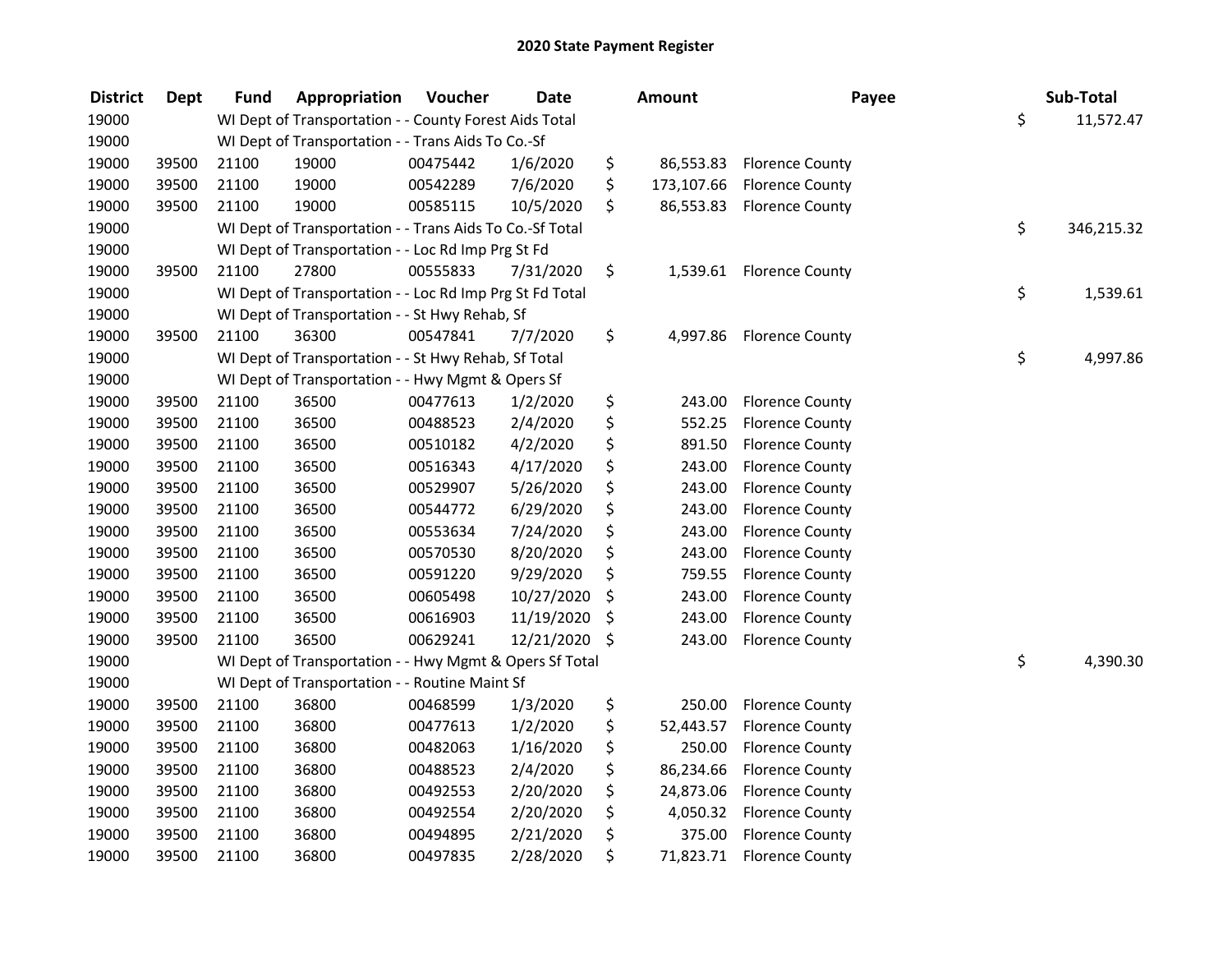| <b>District</b> | <b>Dept</b> | <b>Fund</b> | Appropriation                                           | Voucher  | <b>Date</b> | <b>Amount</b>   | Payee                  | Sub-Total        |
|-----------------|-------------|-------------|---------------------------------------------------------|----------|-------------|-----------------|------------------------|------------------|
| 19000           | 39500       | 21100       | 36800                                                   | 00502714 | 3/13/2020   | \$<br>375.00    | <b>Florence County</b> |                  |
| 19000           | 39500       | 21100       | 36800                                                   | 00505018 | 3/23/2020   | \$<br>40,987.02 | <b>Florence County</b> |                  |
| 19000           | 39500       | 21100       | 36800                                                   | 00509723 | 3/31/2020   | \$<br>896.26    | <b>Florence County</b> |                  |
| 19000           | 39500       | 21100       | 36800                                                   | 00510271 | 4/1/2020    | \$<br>1,027.20  | <b>Florence County</b> |                  |
| 19000           | 39500       | 21100       | 36800                                                   | 00512573 | 5/6/2020    | \$<br>375.00    | <b>Florence County</b> |                  |
| 19000           | 39500       | 21100       | 36800                                                   | 00521925 | 5/4/2020    | \$<br>10,773.00 | <b>Florence County</b> |                  |
| 19000           | 39500       | 21100       | 36800                                                   | 00522619 | 5/5/2020    | \$<br>42,798.38 | <b>Florence County</b> |                  |
| 19000           | 39500       | 21100       | 36800                                                   | 00523470 | 5/29/2020   | \$<br>375.00    | <b>Florence County</b> |                  |
| 19000           | 39500       | 21100       | 36800                                                   | 00533541 | 7/2/2020    | \$<br>375.00    | <b>Florence County</b> |                  |
| 19000           | 39500       | 21100       | 36800                                                   | 00535735 | 6/11/2020   | \$<br>62,312.90 | <b>Florence County</b> |                  |
| 19000           | 39500       | 21100       | 36800                                                   | 00549749 | 7/30/2020   | \$<br>375.00    | <b>Florence County</b> |                  |
| 19000           | 39500       | 21100       | 36800                                                   | 00551441 | 7/15/2020   | \$<br>16,047.62 | <b>Florence County</b> |                  |
| 19000           | 39500       | 21100       | 36800                                                   | 00562798 | 8/7/2020    | \$<br>375.00    | <b>Florence County</b> |                  |
| 19000           | 39500       | 21100       | 36800                                                   | 00565527 | 8/13/2020   | \$<br>10,329.95 | <b>Florence County</b> |                  |
| 19000           | 39500       | 21100       | 36800                                                   | 00576567 | 9/2/2020    | \$<br>28,449.53 | <b>Florence County</b> |                  |
| 19000           | 39500       | 21100       | 36800                                                   | 00578960 | 9/30/2020   | \$<br>375.00    | <b>Florence County</b> |                  |
| 19000           | 39500       | 21100       | 36800                                                   | 00595105 | 10/30/2020  | \$<br>375.00    | <b>Florence County</b> |                  |
| 19000           | 39500       | 21100       | 36800                                                   | 00597324 | 10/14/2020  | \$<br>27,019.37 | <b>Florence County</b> |                  |
| 19000           | 39500       | 21100       | 36800                                                   | 00605498 | 10/27/2020  | \$<br>649.23    | <b>Florence County</b> |                  |
| 19000           | 39500       | 21100       | 36800                                                   | 00611969 | 12/2/2020   | \$<br>375.00    | <b>Florence County</b> |                  |
| 19000           | 39500       | 21100       | 36800                                                   | 00617777 | 11/20/2020  | \$<br>19,529.11 | <b>Florence County</b> |                  |
| 19000           | 39500       | 21100       | 36800                                                   | 00621190 | 11/30/2020  | \$<br>38,566.17 | <b>Florence County</b> |                  |
| 19000           | 39500       | 21100       | 36800                                                   | 00622398 | 12/30/2020  | \$<br>375.00    | <b>Florence County</b> |                  |
| 19000           | 39500       | 21100       | 36800                                                   | 00630678 | 12/23/2020  | \$<br>24,279.57 | <b>Florence County</b> |                  |
| 19000           |             |             | WI Dept of Transportation - - Routine Maint Sf Total    |          |             |                 |                        | \$<br>567,715.63 |
| 19000           |             |             | WI Dept of Transportation - - St Hwy Rehab Fed Fd       |          |             |                 |                        |                  |
| 19000           | 39500       | 21100       | 38300                                                   | 00605498 | 10/27/2020  | \$<br>1,735.65  | <b>Florence County</b> |                  |
| 19000           |             |             | WI Dept of Transportation - - St Hwy Rehab Fed Fd Total |          |             |                 |                        | \$<br>1,735.65   |
| 19000           |             |             | WI Dept of Transportation - - Dept Mgt & Oper St Fd     |          |             |                 |                        |                  |
| 19000           | 39500       | 21100       | 46100                                                   | 00483106 | 1/21/2020   | \$<br>1,060.90  | <b>Florence County</b> |                  |
| 19000           | 39500       | 21100       | 46100                                                   | 00492914 | 2/14/2020   | \$<br>1,060.90  | <b>Florence County</b> |                  |
| 19000           | 39500       | 21100       | 46100                                                   | 00503003 | 3/17/2020   | \$<br>1,060.90  | <b>Florence County</b> |                  |
| 19000           | 39500       | 21100       | 46100                                                   | 00513425 | 4/10/2020   | \$<br>1,060.90  | <b>Florence County</b> |                  |
| 19000           | 39500       | 21100       | 46100                                                   | 00526853 | 5/15/2020   | \$<br>1,060.90  | <b>Florence County</b> |                  |
| 19000           | 39500       | 21100       | 46100                                                   | 00553611 | 7/21/2020   | \$<br>1,060.90  | <b>Florence County</b> |                  |
|                 |             |             |                                                         |          |             |                 |                        |                  |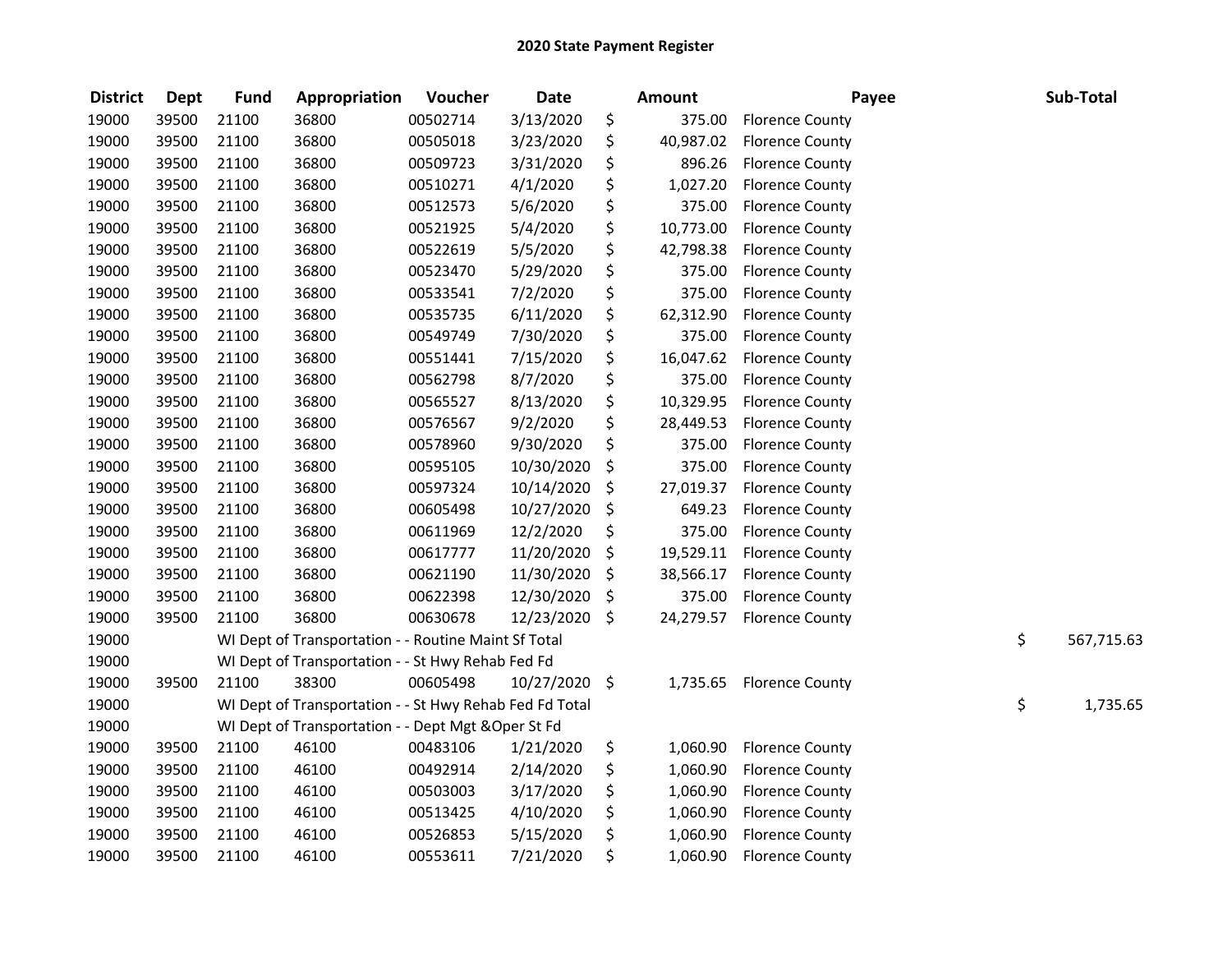| <b>District</b> | <b>Dept</b> | <b>Fund</b> | Appropriation                                                      | Voucher  | <b>Date</b>   | <b>Amount</b>  | Payee                                                                                                         | Sub-Total       |
|-----------------|-------------|-------------|--------------------------------------------------------------------|----------|---------------|----------------|---------------------------------------------------------------------------------------------------------------|-----------------|
| 19000           | 39500       | 21100       | 46100                                                              | 00553613 | 7/21/2020     | \$<br>1,060.90 | <b>Florence County</b>                                                                                        |                 |
| 19000           | 39500       | 21100       | 46100                                                              | 00564866 | 8/11/2020     | \$<br>1,060.90 | <b>Florence County</b>                                                                                        |                 |
| 19000           | 39500       | 21100       | 46100                                                              | 00578989 | 9/8/2020      | \$<br>1,060.90 | <b>Florence County</b>                                                                                        |                 |
| 19000           | 39500       | 21100       | 46100                                                              | 00599212 | 10/23/2020    | \$<br>1,060.90 | <b>Florence County</b>                                                                                        |                 |
| 19000           | 39500       | 21100       | 46100                                                              | 00615267 | 11/24/2020    | \$<br>1,083.33 | <b>Florence County</b>                                                                                        |                 |
| 19000           | 39500       | 21100       | 46100                                                              | 00629934 | 12/23/2020 \$ | 1,083.33       | <b>Florence County</b>                                                                                        |                 |
| 19000           |             |             | WI Dept of Transportation - - Dept Mgt & Oper St Fd Total          |          |               |                |                                                                                                               | \$<br>12,775.66 |
| 19000           |             |             | Department of Corrections - - Corrections Contracts And Agre       |          |               |                |                                                                                                               |                 |
| 19000           | 41000       | 10000       | 11400                                                              | 00344352 | 2/28/2020     | \$<br>874.82   | <b>Florence County</b>                                                                                        |                 |
| 19000           | 41000       | 10000       | 11400                                                              | 00345157 | 3/2/2020      | \$<br>823.36   | <b>Florence County</b>                                                                                        |                 |
| 19000           | 41000       | 10000       | 11400                                                              | 00345162 | 3/4/2020      | \$<br>1,595.26 | <b>Florence County</b>                                                                                        |                 |
| 19000           | 41000       | 10000       | 11400                                                              | 00345164 | 3/4/2020      | \$<br>308.76   | <b>Florence County</b>                                                                                        |                 |
| 19000           | 41000       | 10000       | 11400                                                              | 00351093 | 4/1/2020      | \$<br>1,492.34 | <b>Florence County</b>                                                                                        |                 |
| 19000           | 41000       | 10000       | 11400                                                              | 00354844 | 4/23/2020     | \$<br>463.14   | <b>Florence County</b>                                                                                        |                 |
| 19000           | 41000       | 10000       | 11400                                                              | 00357288 | 5/4/2020      | \$<br>874.82   | <b>Florence County</b>                                                                                        |                 |
| 19000           | 41000       | 10000       | 11400                                                              | 00359814 | 5/22/2020     | \$<br>1,543.80 | <b>Florence County</b>                                                                                        |                 |
| 19000           | 41000       | 10000       | 11400                                                              | 00362025 | 5/27/2020     | \$<br>102.92   | <b>Florence County</b>                                                                                        |                 |
| 19000           | 41000       | 10000       | 11400                                                              | 00366218 | 6/23/2020     | \$<br>2,212.78 | <b>Florence County</b>                                                                                        |                 |
| 19000           | 41000       | 10000       | 11400                                                              | 00369445 | 7/1/2020      | \$<br>1,595.26 | <b>Florence County</b>                                                                                        |                 |
| 19000           | 41000       | 10000       | 11400                                                              | 00370910 | 7/17/2020     | \$<br>1,955.48 | <b>Florence County</b>                                                                                        |                 |
| 19000           | 41000       | 10000       | 11400                                                              | 00371277 | 7/13/2020     | \$<br>1,543.80 | <b>Florence County</b>                                                                                        |                 |
| 19000           | 41000       | 10000       | 11400                                                              | 00379635 | 8/27/2020     | \$<br>463.14   | <b>Florence County</b>                                                                                        |                 |
| 19000           | 41000       | 10000       | 11400                                                              | 00386238 | 9/30/2020     | \$<br>566.06   | <b>Florence County</b>                                                                                        |                 |
| 19000           | 41000       | 10000       | 11400                                                              | 00390141 | 10/22/2020    | \$<br>1,029.20 | <b>Florence County</b>                                                                                        |                 |
| 19000           | 41000       | 10000       | 11400                                                              | 00392517 | 11/4/2020     | \$<br>823.36   | <b>Florence County</b>                                                                                        |                 |
| 19000           |             |             | Department of Corrections - - Corrections Contracts And Agre Total |          |               |                |                                                                                                               | \$<br>18,268.30 |
| 19000           |             |             |                                                                    |          |               |                | Department of Corrections - - Reimbursing Counties For Probation, Extended Supervision And Parole Holds       |                 |
| 19000           | 41000       | 10000       | 11600                                                              | 00392586 | 11/9/2020     | \$             | 2,440.00 Florence County                                                                                      |                 |
| 19000           |             |             |                                                                    |          |               |                | Department of Corrections - - Reimbursing Counties For Probation, Extended Supervision And Parole Holds Total | \$<br>2,440.00  |
| 19000           |             |             | Department of Health Services - - State/Federal Aids               |          |               |                |                                                                                                               |                 |
| 19000           | 43500       | 10000       | 00000                                                              | 92007    | $1/1/2020$ \$ | 25,419.00      | <b>Florence County</b>                                                                                        |                 |
| 19000           | 43500       | 10000       | 00000                                                              | 92008    | $2/1/2020$ \$ | 31,437.00      | <b>Florence County</b>                                                                                        |                 |
| 19000           | 43500       | 10000       | 00000                                                              | 92009    | $3/1/2020$ \$ | 114,707.00     | <b>Florence County</b>                                                                                        |                 |
| 19000           | 43500       | 10000       | 00000                                                              | 92010    | $4/1/2020$ \$ | 30,854.00      | <b>Florence County</b>                                                                                        |                 |
| 19000           | 43500       | 10000       | 00000                                                              | 92011    | $5/1/2020$ \$ | 28,218.00      | <b>Florence County</b>                                                                                        |                 |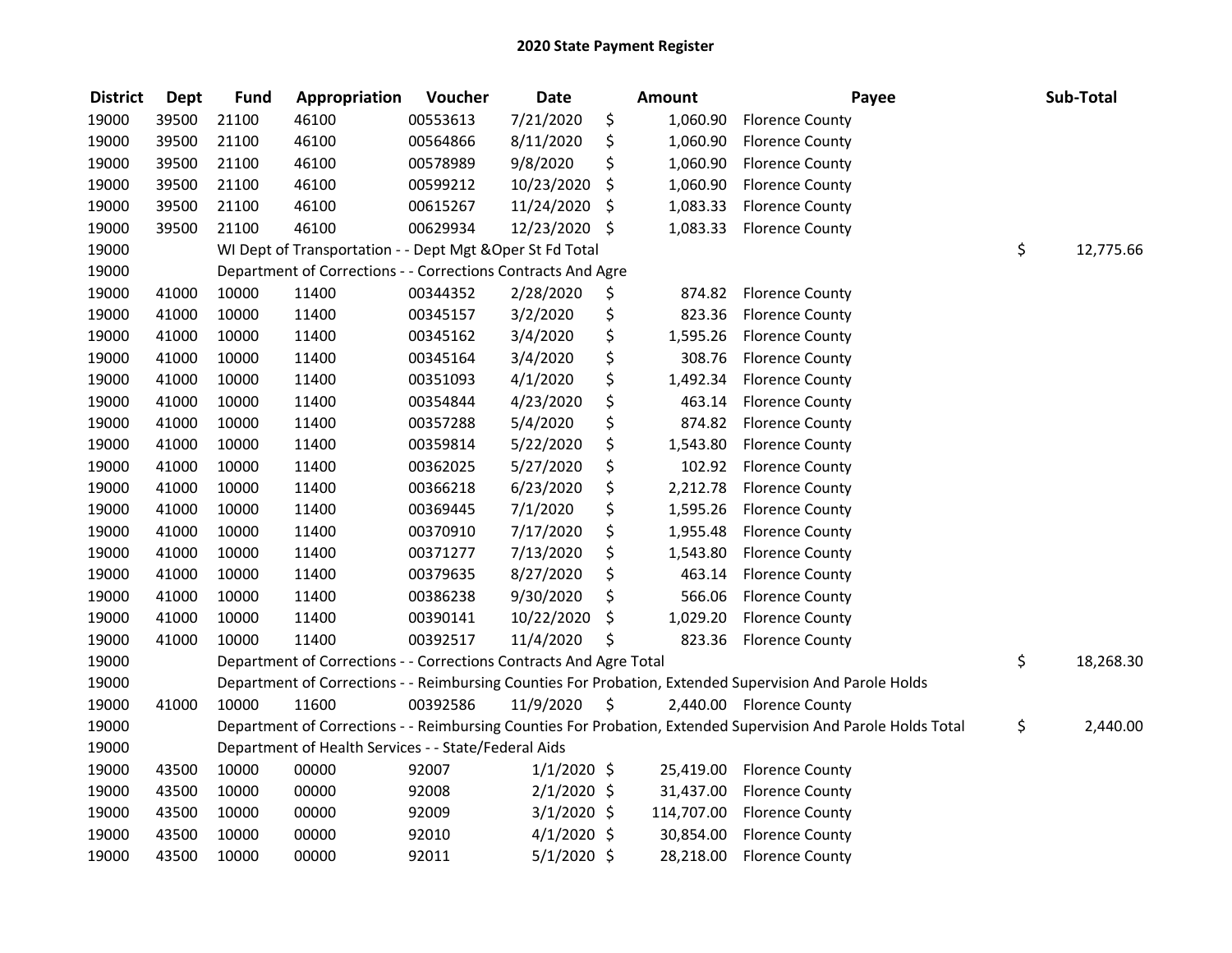| <b>District</b> | <b>Dept</b> | <b>Fund</b> | Appropriation                                                          | Voucher  | <b>Date</b>   | <b>Amount</b>   | Payee                  | Sub-Total        |
|-----------------|-------------|-------------|------------------------------------------------------------------------|----------|---------------|-----------------|------------------------|------------------|
| 19000           | 43500       | 10000       | 00000                                                                  | 92012    | $6/1/2020$ \$ | 74,259.00       | <b>Florence County</b> |                  |
| 19000           | 43500       | 10000       | 00000                                                                  | 92013    | $6/1/2020$ \$ | 3,434.00        | <b>Florence County</b> |                  |
| 19000           | 43500       | 10000       | 00000                                                                  | 92100    | 7/1/2020 \$   | 134,852.00      | <b>Florence County</b> |                  |
| 19000           | 43500       | 10000       | 00000                                                                  | 92101    | 8/1/2020 \$   | 37,168.00       | <b>Florence County</b> |                  |
| 19000           | 43500       | 10000       | 00000                                                                  | 92102    | $9/1/2020$ \$ | 103,575.00      | <b>Florence County</b> |                  |
| 19000           | 43500       | 10000       | 00000                                                                  | 92103    | 10/1/2020 \$  | 43,295.00       | <b>Florence County</b> |                  |
| 19000           | 43500       | 10000       | 00000                                                                  | 92104    | 11/1/2020 \$  | 103,665.00      | <b>Florence County</b> |                  |
| 19000           | 43500       | 10000       | 00000                                                                  | 92105    | 12/1/2020 \$  | 139,178.00      | <b>Florence County</b> |                  |
| 19000           |             |             | Department of Health Services - - State/Federal Aids Total             |          |               |                 |                        | \$<br>870,061.00 |
| 19000           |             |             | Department of Health Services - - General Program Operations           |          |               |                 |                        |                  |
| 19000           | 43500       | 10000       | 40100                                                                  | 00347517 | 3/12/2020     | \$<br>15.00     | <b>Florence County</b> |                  |
| 19000           | 43500       | 10000       | 40100                                                                  | 00352931 | 4/7/2020      | \$<br>1.50      | <b>Florence County</b> |                  |
| 19000           | 43500       | 10000       | 40100                                                                  | 00373052 | 8/17/2020     | \$<br>1.50      | <b>Florence County</b> |                  |
| 19000           |             |             | Department of Health Services - - General Program Operations Total     |          |               |                 |                        | \$<br>18.00      |
| 19000           |             |             | Department of Health Services - - Medical Assistance State Admin       |          |               |                 |                        |                  |
| 19000           | 43500       | 10000       | 44000                                                                  | 00347517 | 3/12/2020     | \$<br>15.00     | <b>Florence County</b> |                  |
| 19000           | 43500       | 10000       | 44000                                                                  | 00352931 | 4/7/2020      | \$<br>1.50      | <b>Florence County</b> |                  |
| 19000           | 43500       | 10000       | 44000                                                                  | 00373052 | 8/17/2020     | \$<br>1.50      | <b>Florence County</b> |                  |
| 19000           |             |             | Department of Health Services - - Medical Assistance State Admin Total |          |               |                 |                        | \$<br>18.00      |
| 19000           |             |             | Dept of Children and Families - - Fees For Administrative Servic       |          |               |                 |                        |                  |
| 19000           | 43700       | 10000       | 23100                                                                  | 00065095 | 1/27/2020     | \$<br>10.00     | <b>Florence County</b> |                  |
| 19000           | 43700       | 10000       | 23100                                                                  | 00069708 | 5/1/2020      | \$<br>10.00     | <b>Florence County</b> |                  |
| 19000           | 43700       | 10000       | 23100                                                                  | 00076515 | 10/22/2020    | \$<br>10.00     | <b>Florence County</b> |                  |
| 19000           |             |             | Dept of Children and Families - - Fees For Administrative Servic Total |          |               |                 |                        | \$<br>30.00      |
| 19000           |             |             | Dept of Children and Families - - General Aids                         |          |               |                 |                        |                  |
| 19000           | 43700       | 10000       | 99000                                                                  | 00064496 | 1/6/2020      | \$<br>28,648.60 | <b>Florence County</b> |                  |
| 19000           | 43700       | 10000       | 99000                                                                  | 00065347 | 1/30/2020     | \$<br>19,604.40 | <b>Florence County</b> |                  |
| 19000           | 43700       | 10000       | 99000                                                                  | 00065646 | 2/5/2020      | \$<br>24,838.10 | <b>Florence County</b> |                  |
| 19000           | 43700       | 10000       | 99000                                                                  | 00066842 | 3/5/2020      | \$<br>17,054.00 | <b>Florence County</b> |                  |
| 19000           | 43700       | 10000       | 99000                                                                  | 00066916 | 3/5/2020      | \$<br>21.60     | <b>Florence County</b> |                  |
| 19000           | 43700       | 10000       | 99000                                                                  | 00068252 | 4/6/2020      | \$<br>19,419.15 | <b>Florence County</b> |                  |
| 19000           | 43700       | 10000       | 99000                                                                  | 00068982 | 4/14/2020     | \$<br>758.88    | <b>Florence County</b> |                  |
| 19000           | 43700       | 10000       | 99000                                                                  | 00069360 | 4/30/2020     | \$<br>21,275.71 | <b>Florence County</b> |                  |
| 19000           | 43700       | 10000       | 99000                                                                  | 00069892 | 5/5/2020      | \$<br>14,877.20 | <b>Florence County</b> |                  |
| 19000           | 43700       | 10000       | 99000                                                                  | 00070037 | 5/8/2020      | \$<br>300.00    | <b>Florence County</b> |                  |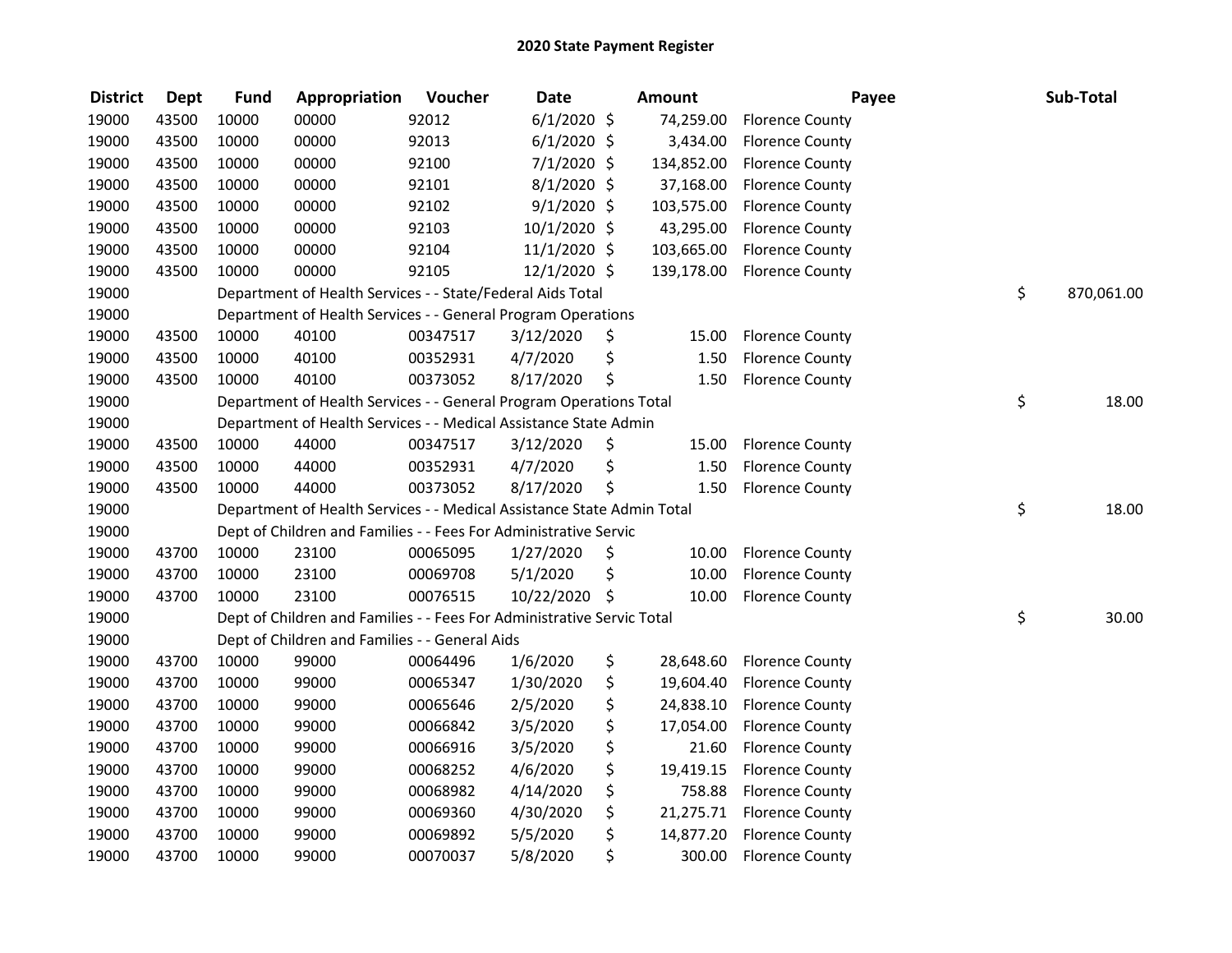| <b>District</b> | <b>Dept</b> | <b>Fund</b> | Appropriation                                                         | Voucher  | <b>Date</b>   |      | <b>Amount</b> | Payee                  | Sub-Total        |
|-----------------|-------------|-------------|-----------------------------------------------------------------------|----------|---------------|------|---------------|------------------------|------------------|
| 19000           | 43700       | 10000       | 99000                                                                 | 00070856 | 6/5/2020      | \$   | 18,135.05     | <b>Florence County</b> |                  |
| 19000           | 43700       | 10000       | 99000                                                                 | 00071474 | 6/17/2020     | \$   | 455.00        | <b>Florence County</b> |                  |
| 19000           | 43700       | 10000       | 99000                                                                 | 00072310 | 7/6/2020      | \$   | 26,437.05     | <b>Florence County</b> |                  |
| 19000           | 43700       | 10000       | 99000                                                                 | 00073317 | 7/30/2020     | \$   | 19,645.64     | <b>Florence County</b> |                  |
| 19000           | 43700       | 10000       | 99000                                                                 | 00073553 | 8/5/2020      | \$   | 14,452.05     | <b>Florence County</b> |                  |
| 19000           | 43700       | 10000       | 99000                                                                 | 00073870 | 8/12/2020     | \$   | 2,828.00      | <b>Florence County</b> |                  |
| 19000           | 43700       | 10000       | 99000                                                                 | 00074659 | 9/8/2020      | \$   | 4,581.10      | <b>Florence County</b> |                  |
| 19000           | 43700       | 10000       | 99000                                                                 | 00074783 | 9/10/2020     | \$   | 17,547.00     | <b>Florence County</b> |                  |
| 19000           | 43700       | 10000       | 99000                                                                 | 00075085 | 9/17/2020     | \$   | 251.00        | <b>Florence County</b> |                  |
| 19000           | 43700       | 10000       | 99000                                                                 | 00075204 | 9/18/2020     | \$   | 2,837.98      | <b>Florence County</b> |                  |
| 19000           | 43700       | 10000       | 99000                                                                 | 00075899 | 10/5/2020     | \$   | 18,456.47     | <b>Florence County</b> |                  |
| 19000           | 43700       | 10000       | 99000                                                                 | 00076792 | 10/30/2020    | \$   | 19,099.95     | <b>Florence County</b> |                  |
| 19000           | 43700       | 10000       | 99000                                                                 | 00077019 | 11/5/2020     | \$.  | 27,504.90     | <b>Florence County</b> |                  |
| 19000           | 43700       | 10000       | 99000                                                                 | 00077247 | 11/10/2020    | \$   | 256.00        | <b>Florence County</b> |                  |
| 19000           | 43700       | 10000       | 99000                                                                 | 00078238 | 12/7/2020     | \$   | 24,126.90     | <b>Florence County</b> |                  |
| 19000           |             |             | Dept of Children and Families - - General Aids Total                  |          |               |      |               |                        | \$<br>343,411.73 |
| 19000           |             |             | Dept of Workforce Development - - Auxiliary Services                  |          |               |      |               |                        |                  |
| 19000           | 44500       | 10000       | 13000                                                                 | 00307402 | 12/2/2020     | \$   | 10.00         | <b>Florence County</b> |                  |
| 19000           |             |             | Dept of Workforce Development - - Auxiliary Services Total            |          |               |      |               |                        | \$<br>10.00      |
| 19000           |             |             | Dept of Workforce Development - - Ui Admin Fed                        |          |               |      |               |                        |                  |
| 19000           | 44500       | 10000       | 15100                                                                 | 00267645 | 1/14/2020     | \$   | 10.00         | <b>Florence County</b> |                  |
| 19000           | 44500       | 10000       | 15100                                                                 | 00284495 | 5/4/2020      | \$   | 5.00          | <b>Florence County</b> |                  |
| 19000           | 44500       | 10000       | 15100                                                                 | 00287345 | 6/2/2020      | \$   | 5.00          | <b>Florence County</b> |                  |
| 19000           | 44500       | 10000       | 15100                                                                 | 00300310 | 10/2/2020     | \$   | 5.00          | <b>Florence County</b> |                  |
| 19000           |             |             | Dept of Workforce Development - - Ui Admin Fed Total                  |          |               |      |               |                        | \$<br>25.00      |
| 19000           |             |             | Dept of Workforce Development - - Wc Ops Uninsured Emplyr Admin       |          |               |      |               |                        |                  |
| 19000           | 44500       | 22700       | 17700                                                                 | 00296932 | 9/3/2020      | Ś    | 15.00         | <b>Florence County</b> |                  |
| 19000           |             |             | Dept of Workforce Development - - Wc Ops Uninsured Emplyr Admin Total |          |               |      |               |                        | \$<br>15.00      |
| 19000           |             |             | Department of Justice - - Officer Training Reimbursement              |          |               |      |               |                        |                  |
| 19000           | 45500       | 10000       | 20200                                                                 | 00092520 | 12/21/2020 \$ |      | 2,933.40      | <b>Florence County</b> |                  |
| 19000           | 45500       | 10000       | 20200                                                                 | 00092522 | 12/21/2020    | - \$ | 3,449.95      | <b>Florence County</b> |                  |
| 19000           |             |             | Department of Justice - - Officer Training Reimbursement Total        |          |               |      |               |                        | \$<br>6,383.35   |
| 19000           |             |             | Department of Justice - - Crime Laboratories, Dna                     |          |               |      |               |                        |                  |
| 19000           | 45500       | 10000       | 22100                                                                 | 00085818 | 7/16/2020     | \$   | 230.00        | <b>Florence County</b> |                  |
| 19000           |             |             | Department of Justice - - Crime Laboratories, Dna Total               |          |               |      |               |                        | \$<br>230.00     |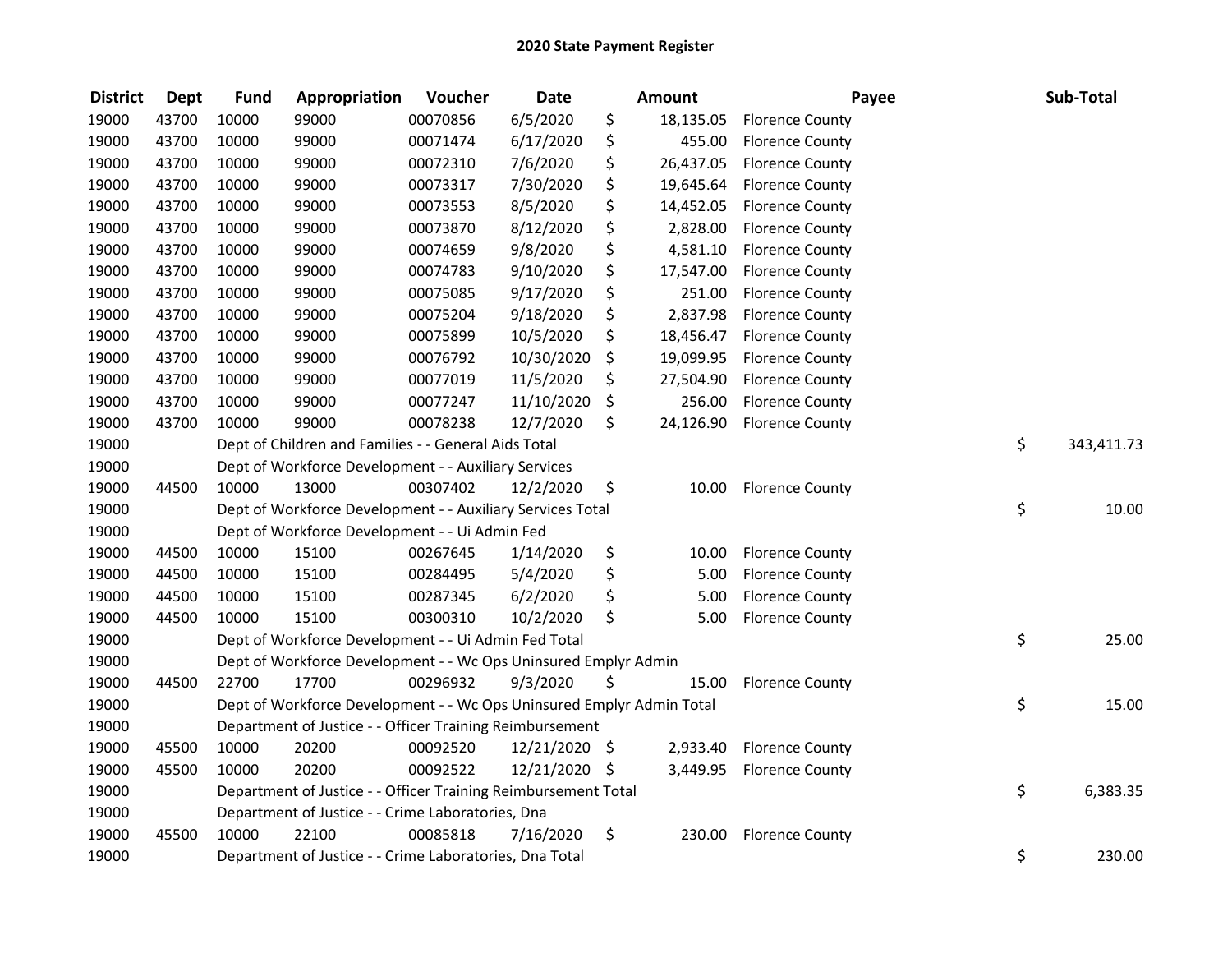| <b>District</b> | <b>Dept</b> | Fund  | Appropriation                                                           | Voucher  | <b>Date</b>   |    | Amount    | Payee                     | Sub-Total       |
|-----------------|-------------|-------|-------------------------------------------------------------------------|----------|---------------|----|-----------|---------------------------|-----------------|
| 19000           |             |       | Department of Justice - - Law Enforcement Train, Local                  |          |               |    |           |                           |                 |
| 19000           | 45500       | 10000 | 23100                                                                   | 00091205 | 12/2/2020     | \$ | 3,040.00  | <b>Florence County</b>    |                 |
| 19000           |             |       | Department of Justice - - Law Enforcement Train, Local Total            |          |               |    |           |                           | \$<br>3,040.00  |
| 19000           |             |       | Department of Justice - - Federal Aid, Local Assistance                 |          |               |    |           |                           |                 |
| 19000           | 45500       | 10000 | 25100                                                                   | 00084352 | 6/23/2020     | \$ | 373.86    | <b>Florence County</b>    |                 |
| 19000           | 45500       | 10000 | 25100                                                                   | 00090245 | 11/9/2020     | \$ | 2,484.63  | <b>Florence County</b>    |                 |
| 19000           | 45500       | 10000 | 25100                                                                   | 00090611 | 11/16/2020    | \$ |           | 2,398.17 Florence County  |                 |
| 19000           |             |       | Department of Justice - - Federal Aid, Local Assistance Total           |          |               |    |           |                           | \$<br>5,256.66  |
| 19000           |             |       | Department of Justice - - Crime Victim Witness Assist                   |          |               |    |           |                           |                 |
| 19000           | 45500       | 10000 | 53200                                                                   | 00080473 | 2/26/2020     | \$ |           | 7,749.45 Florence County  |                 |
| 19000           | 45500       | 10000 | 53200                                                                   | 00086020 | 7/17/2020     | \$ |           | 5,286.45 Florence County  |                 |
| 19000           |             |       | Department of Justice - - Crime Victim Witness Assist Total             |          |               |    |           |                           | \$<br>13,035.90 |
| 19000           |             |       | Department of Military Affairs - - Emergency Response Equipment         |          |               |    |           |                           |                 |
| 19000           | 46500       | 10000 | 30800                                                                   | 00071817 | 1/14/2020     | S  | 7,455.00  | <b>Florence County</b>    |                 |
| 19000           | 46500       | 10000 | 30800                                                                   | 00086583 | 12/11/2020 \$ |    | 7,300.44  | <b>Florence County</b>    |                 |
| 19000           |             |       | Department of Military Affairs - - Emergency Response Equipment Total   |          |               |    |           |                           | \$<br>14,755.44 |
| 19000           |             |       | Department of Military Affairs - - Local Emer Planning Grants           |          |               |    |           |                           |                 |
| 19000           | 46500       | 10000 | 33700                                                                   | 00086482 | 12/9/2020     | \$ | 3,369.13  | <b>Florence County</b>    |                 |
| 19000           |             |       | Department of Military Affairs - - Local Emer Planning Grants Total     |          |               |    |           |                           | \$<br>3,369.13  |
| 19000           |             |       | Department of Military Affairs - - Federal Aid, Local Assistance        |          |               |    |           |                           |                 |
| 19000           | 46500       | 10000 | 34200                                                                   | 00071493 | 1/7/2020      | \$ |           | 21,097.61 Florence County |                 |
| 19000           | 46500       | 10000 | 34200                                                                   | 00083084 | 9/18/2020     | \$ | 905.99    | <b>Florence County</b>    |                 |
| 19000           | 46500       | 10000 | 34200                                                                   | 00086454 | 12/9/2020     | \$ |           | 21,218.85 Florence County |                 |
| 19000           |             |       | Department of Military Affairs - - Federal Aid, Local Assistance Total  |          |               |    |           |                           | \$<br>43,222.45 |
| 19000           |             |       | Department of Military Affairs - - St Emerg Response Bd Grant Pif       |          |               |    |           |                           |                 |
| 19000           | 46500       | 27200 | 36400                                                                   | 00073510 | 2/4/2020      | \$ |           | 3,392.56 Florence County  |                 |
| 19000           |             |       | Department of Military Affairs - - St Emerg Response Bd Grant Pif Total |          |               |    |           |                           | \$<br>3,392.56  |
| 19000           |             |       | Department of Veterans Affairs - - County Grants                        |          |               |    |           |                           |                 |
| 19000           | 48500       | 58200 | 26700                                                                   | 00077448 | 2/24/2020     | \$ | 500.00    | <b>Florence County</b>    |                 |
| 19000           |             |       | Department of Veterans Affairs - - County Grants Total                  |          |               |    |           |                           | \$<br>500.00    |
| 19000           |             |       | Department of Administration - - Federal Aid                            |          |               |    |           |                           |                 |
| 19000           | 50500       | 10000 | 14200                                                                   | 00129847 | 10/2/2020     | \$ | 14,881.80 | <b>Florence County</b>    |                 |
| 19000           | 50500       | 10000 | 14200                                                                   | 00134444 | 12/10/2020    | \$ | 57,870.20 | <b>Florence County</b>    |                 |
| 19000           | 50500       | 10000 | 14200                                                                   | 00136231 | 12/17/2020    | \$ | 4,774.84  | <b>Florence County</b>    |                 |
| 19000           |             |       | Department of Administration - - Federal Aid Total                      |          |               |    |           |                           | \$<br>77,526.84 |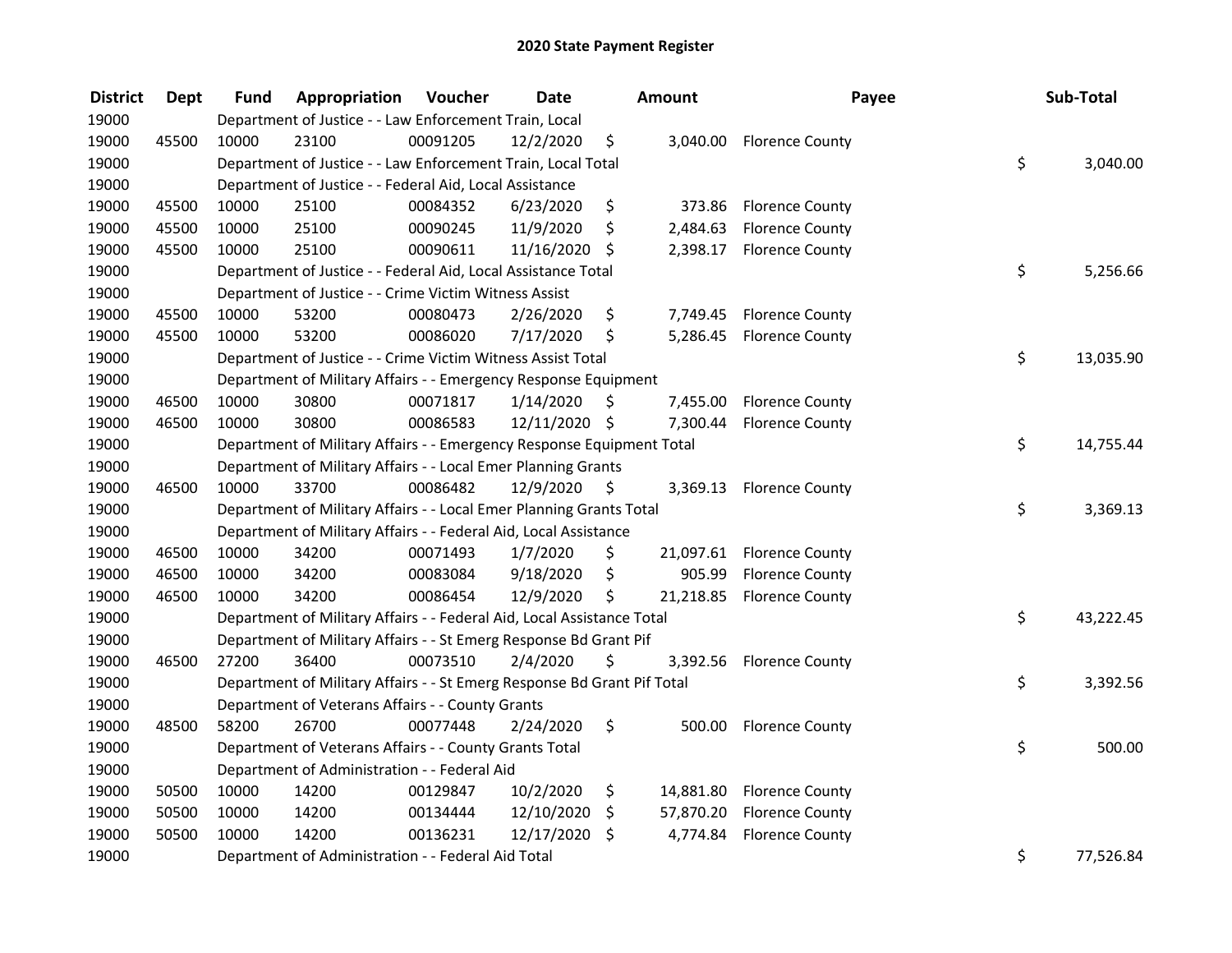| <b>District</b> | <b>Dept</b> | Fund  | Appropriation                                                         | Voucher  | <b>Date</b>   |     | <b>Amount</b> | Payee                                                                                                   | Sub-Total        |
|-----------------|-------------|-------|-----------------------------------------------------------------------|----------|---------------|-----|---------------|---------------------------------------------------------------------------------------------------------|------------------|
| 19000           |             |       | Department of Administration - - Federal Aid, Local Assistance        |          |               |     |               |                                                                                                         |                  |
| 19000           | 50500       | 10000 | 74300                                                                 | 00119852 | 3/31/2020     | \$  |               | 54,551.12 Florence County                                                                               |                  |
| 19000           |             |       | Department of Administration - - Federal Aid, Local Assistance Total  |          |               |     |               |                                                                                                         | \$<br>54,551.12  |
| 19000           |             |       | Department of Administration - - Low-Income Assistance Grants         |          |               |     |               |                                                                                                         |                  |
| 19000           | 50500       | 23500 | 37100                                                                 | 00116696 | 1/29/2020     | \$  | 3,431.00      | <b>Florence County</b>                                                                                  |                  |
| 19000           | 50500       | 23500 | 37100                                                                 | 00118366 | 3/2/2020      | \$  | 2,446.00      | <b>Florence County</b>                                                                                  |                  |
| 19000           | 50500       | 23500 | 37100                                                                 | 00120984 | 4/15/2020     | \$  | 1,459.00      | <b>Florence County</b>                                                                                  |                  |
| 19000           | 50500       | 23500 | 37100                                                                 | 00123918 | 6/16/2020     | \$  | 1,032.00      | <b>Florence County</b>                                                                                  |                  |
| 19000           | 50500       | 23500 | 37100                                                                 | 00124759 | 6/30/2020     | \$  | 894.95        | <b>Florence County</b>                                                                                  |                  |
| 19000           | 50500       | 23500 | 37100                                                                 | 00126110 | 7/29/2020     | \$  | 707.00        | <b>Florence County</b>                                                                                  |                  |
| 19000           | 50500       | 23500 | 37100                                                                 | 00128720 | 9/15/2020     | \$  | 893.00        | <b>Florence County</b>                                                                                  |                  |
| 19000           | 50500       | 23500 | 37100                                                                 | 00131679 | 10/29/2020    | \$  | 554.00        | <b>Florence County</b>                                                                                  |                  |
| 19000           |             |       | Department of Administration - - Low-Income Assistance Grants Total   |          |               |     |               |                                                                                                         | \$<br>11,416.95  |
| 19000           |             |       | Department of Administration - - Land Information Program; Loca       |          |               |     |               |                                                                                                         |                  |
| 19000           | 50500       | 26900 | 17300                                                                 | 00117302 | 2/13/2020     | \$  | 1,000.00      | <b>Florence County</b>                                                                                  |                  |
| 19000           | 50500       | 26900 | 17300                                                                 | 00119420 | 4/2/2020      | \$  | 90,040.00     | <b>Florence County</b>                                                                                  |                  |
| 19000           | 50500       | 26900 | 17300                                                                 | 00123246 | 6/2/2020      | \$  | 20,000.00     | <b>Florence County</b>                                                                                  |                  |
| 19000           |             |       | Department of Administration - - Land Information Program; Loca Total |          |               |     |               |                                                                                                         | \$<br>111,040.00 |
| 19000           |             |       | Commissioners of Public Lands - - General Program Operations          |          |               |     |               |                                                                                                         |                  |
| 19000           | 50700       | 10000 | 10100                                                                 | 00003450 | 12/24/2020 \$ |     | 33.00         | <b>Florence County</b>                                                                                  |                  |
| 19000           |             |       | Commissioners of Public Lands - - General Program Operations Total    |          |               |     |               |                                                                                                         | \$<br>33.00      |
| 19000           |             |       | Elections Commission - - 2018 Hava Election Security                  |          |               |     |               |                                                                                                         |                  |
| 19000           | 51000       | 22000 | 18200                                                                 | 00004429 | 9/9/2020      | \$. |               | 36,121.70 Florence County                                                                               |                  |
| 19000           |             |       | Elections Commission - - 2018 Hava Election Security Total            |          |               |     |               |                                                                                                         | \$<br>36,121.70  |
| 19000           |             |       |                                                                       |          |               |     |               | Public Defender Board - - Transcript, Discovery and Records Provided to the Public Defender Board       |                  |
| 19000           | 55000       | 10000 | 10600                                                                 | 00234838 | 2/14/2020     | \$  |               | 55.50 Florence County                                                                                   |                  |
| 19000           | 55000       | 10000 | 10600                                                                 | 00250069 | 6/8/2020      | \$  | 237.50        | <b>Florence County</b>                                                                                  |                  |
| 19000           | 55000       | 10000 | 10600                                                                 | 00257593 | 7/31/2020     | \$  | 183.50        | <b>Florence County</b>                                                                                  |                  |
| 19000           | 55000       | 10000 | 10600                                                                 | 00265171 | 10/23/2020 \$ |     | 238.80        | <b>Florence County</b>                                                                                  |                  |
| 19000           |             |       |                                                                       |          |               |     |               | Public Defender Board - - Transcript, Discovery and Records Provided to the Public Defender Board Total | \$<br>715.30     |
| 19000           |             |       | Department of Revenue - - Warrants and Satisfactions                  |          |               |     |               |                                                                                                         |                  |
| 19000           | 56600       | 10000 | 10100                                                                 | 00157383 | 2/21/2020     | \$  | 130.00        | <b>Florence County</b>                                                                                  |                  |
| 19000           |             |       | Department of Revenue - - Warrants and Satisfactions Total            |          |               |     |               |                                                                                                         | \$<br>130.00     |
| 19000           |             |       | Circuit Courts - - Circuit Court Costs                                |          |               |     |               |                                                                                                         |                  |
| 19000           | 62500       | 10000 | 10500                                                                 | 00001753 | 1/17/2020     | \$  | 10,228.00     | <b>Florence County</b>                                                                                  |                  |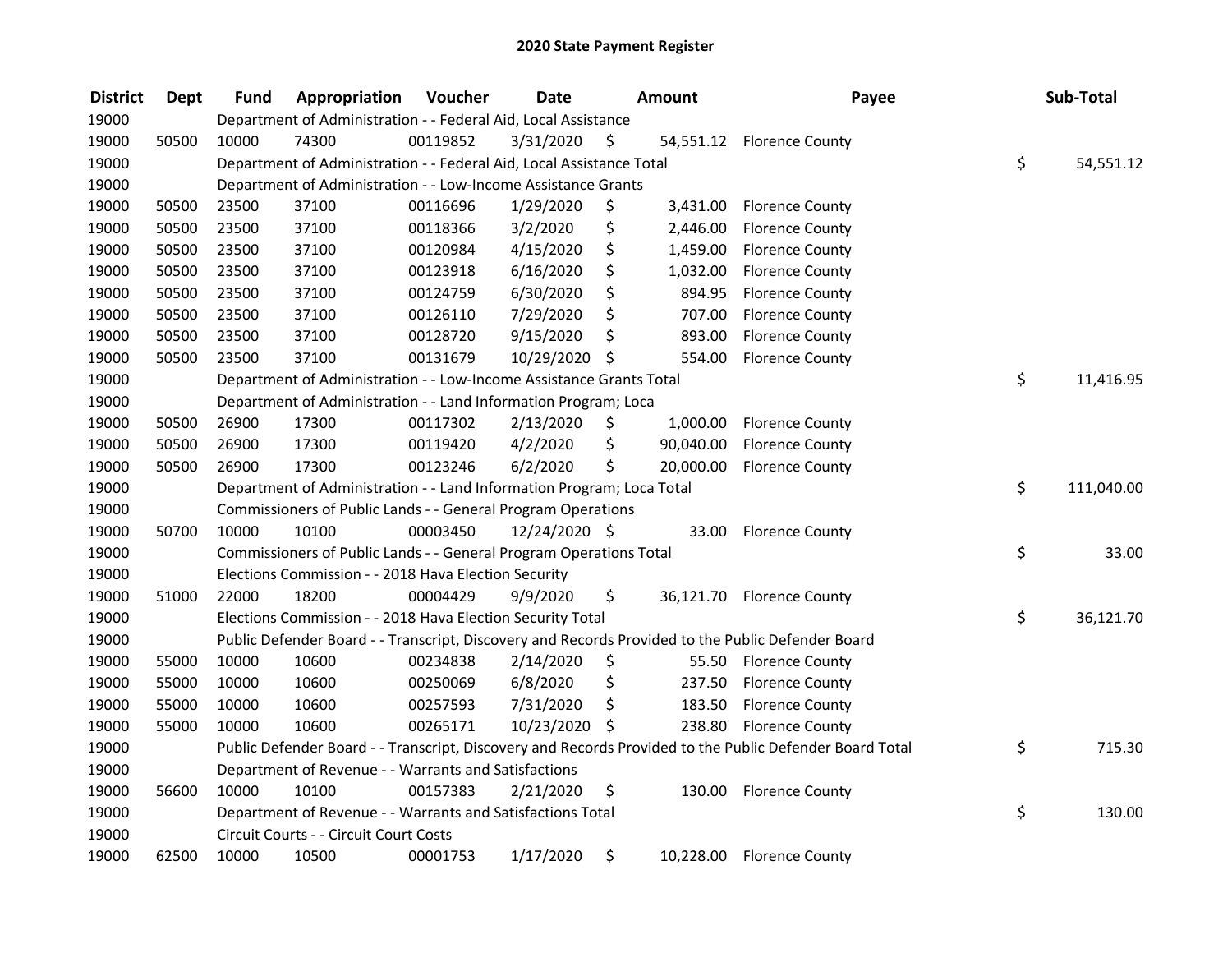| <b>District</b>    | Dept  | <b>Fund</b> | Appropriation                                                         | <b>Voucher</b> | <b>Date</b>   |      | <b>Amount</b> | Payee                     | Sub-Total          |
|--------------------|-------|-------------|-----------------------------------------------------------------------|----------------|---------------|------|---------------|---------------------------|--------------------|
| 19000              | 62500 | 10000       | 10500                                                                 | 00001947       | 7/17/2020     | \$   | 15,627.00     | <b>Florence County</b>    |                    |
| 19000              |       |             | Circuit Courts - - Circuit Court Costs Total                          |                |               |      |               |                           | \$<br>25,855.00    |
| 19000              |       |             | Supreme Court - - Federal Aid                                         |                |               |      |               |                           |                    |
| 19000              | 68000 | 10000       | 24100                                                                 | 00011011       | 9/30/2020     | \$   | 1,200.56      | <b>Florence County</b>    |                    |
| 19000              |       |             | Supreme Court - - Federal Aid Total                                   |                |               |      |               |                           | \$<br>1,200.56     |
| 19000              |       |             | Shared Revenue and Tax Relief - - County And Municipal Aid            |                |               |      |               |                           |                    |
| 19000              | 83500 | 10000       | 10500                                                                 | 00067967       | 7/27/2020     | S.   | 12,979.83     | <b>Florence County</b>    |                    |
| 19000              | 83500 | 10000       | 10500                                                                 | 00071933       | 11/16/2020 \$ |      |               | 73,552.40 Florence County |                    |
| 19000              |       |             | Shared Revenue and Tax Relief - - County And Municipal Aid Total      |                |               |      |               |                           | \$<br>86,532.23    |
| 19000              |       |             | Shared Revenue and Tax Relief - - Exempt Computer Aid                 |                |               |      |               |                           |                    |
| 19000              | 83500 | 10000       | 10900                                                                 | 00064591       | 7/27/2020     | - \$ |               | 428.18 Florence County    |                    |
| 19000              |       |             | Shared Revenue and Tax Relief - - Exempt Computer Aid Total           |                |               |      |               |                           | \$<br>428.18       |
| 19000              |       |             | Shared Revenue and Tax Relief - - Utility Aid                         |                |               |      |               |                           |                    |
| 19000              | 83500 | 10000       | 11000                                                                 | 00067967       | 7/27/2020     | S.   | 8,423.07      | <b>Florence County</b>    |                    |
| 19000              | 83500 | 10000       | 11000                                                                 | 00071933       | 11/16/2020    | \$   |               | 47,984.58 Florence County |                    |
| 19000              |       |             | Shared Revenue and Tax Relief - - Utility Aid Total                   |                |               |      |               |                           | \$<br>56,407.65    |
| 19000              |       |             | Shared Revenue and Tax Relief - - Personal Property Aid               |                |               |      |               |                           |                    |
| 19000              | 83500 | 10000       | 11100                                                                 | 00059954       | 5/4/2020      | \$   | 6,215.37      | <b>Florence County</b>    |                    |
| 19000              |       |             | Shared Revenue and Tax Relief - - Personal Property Aid Total         |                |               |      |               |                           | \$<br>6,215.37     |
| 19000              |       |             | Shared Revenue and Tax Relief - - School Lvy Tx/First Dollar Cr       |                |               |      |               |                           |                    |
| 19000              | 83500 | 10000       | 30200                                                                 | 00063929       | 7/27/2020     | \$   | 345,851.27    | <b>Florence County</b>    |                    |
| 19000              | 83500 | 10000       | 30200                                                                 | 00067320       | 7/27/2020     | Ś.   | 1,078,423.70  | <b>Florence County</b>    |                    |
| 19000              |       |             | Shared Revenue and Tax Relief - - School Lvy Tx/First Dollar Cr Total |                |               |      |               |                           | \$<br>1,424,274.97 |
| 19000              |       |             | Shared Revenue and Tax Relief - - Lottery & Gaming Credit             |                |               |      |               |                           |                    |
| 19000              | 83500 | 52100       | 36300                                                                 | 00055652       | 3/23/2020     | S.   | 342,386.55    | <b>Florence County</b>    |                    |
| 19000              |       |             | Shared Revenue and Tax Relief - - Lottery & Gaming Credit Total       |                |               |      |               |                           | \$<br>342,386.55   |
| <b>19000 Total</b> |       |             |                                                                       |                |               |      |               |                           | \$<br>5,593,698.10 |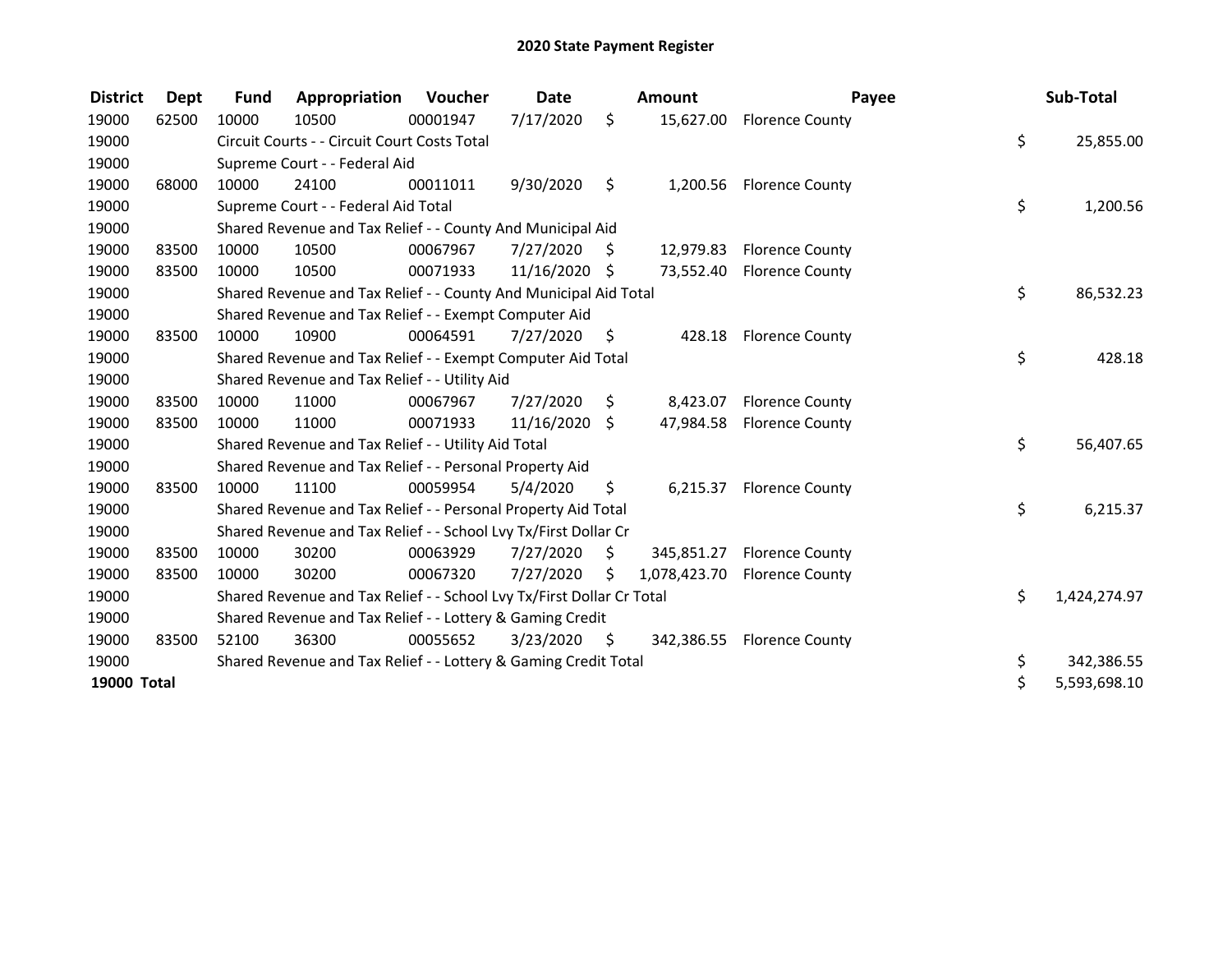| <b>District</b> | <b>Dept</b> | Fund  | Appropriation                                                      | Voucher  | <b>Date</b>     |      | <b>Amount</b> | Payee                     | Sub-Total        |
|-----------------|-------------|-------|--------------------------------------------------------------------|----------|-----------------|------|---------------|---------------------------|------------------|
| 19002           |             |       | Dept of Safety & Prof Services - - Fire Dues Distribution          |          |                 |      |               |                           |                  |
| 19002           | 16500       | 10000 | 22500                                                              | 00036059 | 7/20/2020       | \$   |               | 2,675.27 Aurora, Town of  |                  |
| 19002           |             |       | Dept of Safety & Prof Services - - Fire Dues Distribution Total    |          |                 |      |               |                           | \$<br>2,675.27   |
| 19002           |             |       | Dept of Natural Resources - - Aids In Lieu Of Taxes - Gener        |          |                 |      |               |                           |                  |
| 19002           | 37000       | 10000 | 50300                                                              | 00383874 | 1/21/2020       | \$   |               | 50,073.44 Aurora, Town of |                  |
| 19002           |             |       | Dept of Natural Resources - - Aids In Lieu Of Taxes - Gener Total  |          |                 |      |               |                           | \$<br>50,073.44  |
| 19002           |             |       | Dept of Natural Resources - - General Program Operations --        |          |                 |      |               |                           |                  |
| 19002           | 37000       | 21200 | 25400                                                              | 00447004 | $11/17/2020$ \$ |      |               | 149.00 Aurora, Town of    |                  |
| 19002           |             |       | Dept of Natural Resources - - General Program Operations -- Total  |          |                 |      |               |                           | \$<br>149.00     |
| 19002           |             |       | Dept of Natural Resources - - Resaids - Cnty Forst, Cl & Mfl       |          |                 |      |               |                           |                  |
| 19002           | 37000       | 21200 | 57100                                                              | 00417053 | 6/18/2020       | - \$ |               | 1,399.31 Aurora, Town of  |                  |
| 19002           |             |       | Dept of Natural Resources - - Resaids - Cnty Forst, Cl & Mfl Total |          |                 |      |               |                           | \$<br>1,399.31   |
| 19002           |             |       | Dept of Natural Resources - - Aids In Lieu Of Taxes - Sum S        |          |                 |      |               |                           |                  |
| 19002           | 37000       | 21200 | 57900                                                              | 00404634 | 4/21/2020       | \$.  |               | 35.20 Aurora, Town of     |                  |
| 19002           |             |       | Dept of Natural Resources - - Aids In Lieu Of Taxes - Sum S Total  |          |                 |      |               |                           | \$<br>35.20      |
| 19002           |             |       | WI Dept of Transportation - - Trns Aids To Mnc.-Sf                 |          |                 |      |               |                           |                  |
| 19002           | 39500       | 21100 | 19100                                                              | 00476000 | 1/6/2020        | \$   | 23,356.35     | Aurora, Town of           |                  |
| 19002           | 39500       | 21100 | 19100                                                              | 00505855 | 4/6/2020        | \$   | 23,356.35     | Aurora, Town of           |                  |
| 19002           | 39500       | 21100 | 19100                                                              | 00542847 | 7/6/2020        | \$   |               | 23,356.35 Aurora, Town of |                  |
| 19002           | 39500       | 21100 | 19100                                                              | 00585673 | 10/5/2020       | \$   |               | 23,356.35 Aurora, Town of |                  |
| 19002           |             |       | WI Dept of Transportation - - Trns Aids To Mnc.-Sf Total           |          |                 |      |               |                           | \$<br>93,425.40  |
| 19002           |             |       | Department of Administration - - Federal Aid                       |          |                 |      |               |                           |                  |
| 19002           | 50500       | 10000 | 14200                                                              | 00134445 | $12/10/2020$ \$ |      |               | 7,550.00 Aurora, Town of  |                  |
| 19002           |             |       | Department of Administration - - Federal Aid Total                 |          |                 |      |               |                           | \$<br>7,550.00   |
| 19002           |             |       | Shared Revenue and Tax Relief - - County And Municipal Aid         |          |                 |      |               |                           |                  |
| 19002           | 83500       | 10000 | 10500                                                              | 00067959 | 7/27/2020       | \$   |               | 9,755.08 Aurora, Town of  |                  |
| 19002           | 83500       | 10000 | 10500                                                              | 00071925 | 11/16/2020 \$   |      |               | 55,278.77 Aurora, Town of |                  |
| 19002           |             |       | Shared Revenue and Tax Relief - - County And Municipal Aid Total   |          |                 |      |               |                           | \$<br>65,033.85  |
| 19002           |             |       | Shared Revenue and Tax Relief - - Exempt Computer Aid              |          |                 |      |               |                           |                  |
| 19002           | 83500       | 10000 | 10900                                                              | 00065128 | 7/27/2020       | \$   |               | 38.45 Aurora, Town of     |                  |
| 19002           |             |       | Shared Revenue and Tax Relief - - Exempt Computer Aid Total        |          |                 |      |               |                           | \$<br>38.45      |
| 19002           |             |       | Shared Revenue and Tax Relief - - Personal Property Aid            |          |                 |      |               |                           |                  |
| 19002           | 83500       | 10000 | 11100                                                              | 00060503 | 5/4/2020        | \$   |               | 636.80 Aurora, Town of    |                  |
| 19002           |             |       | Shared Revenue and Tax Relief - - Personal Property Aid Total      |          |                 |      |               |                           | \$<br>636.80     |
| 19002 Total     |             |       |                                                                    |          |                 |      |               |                           | \$<br>221,016.72 |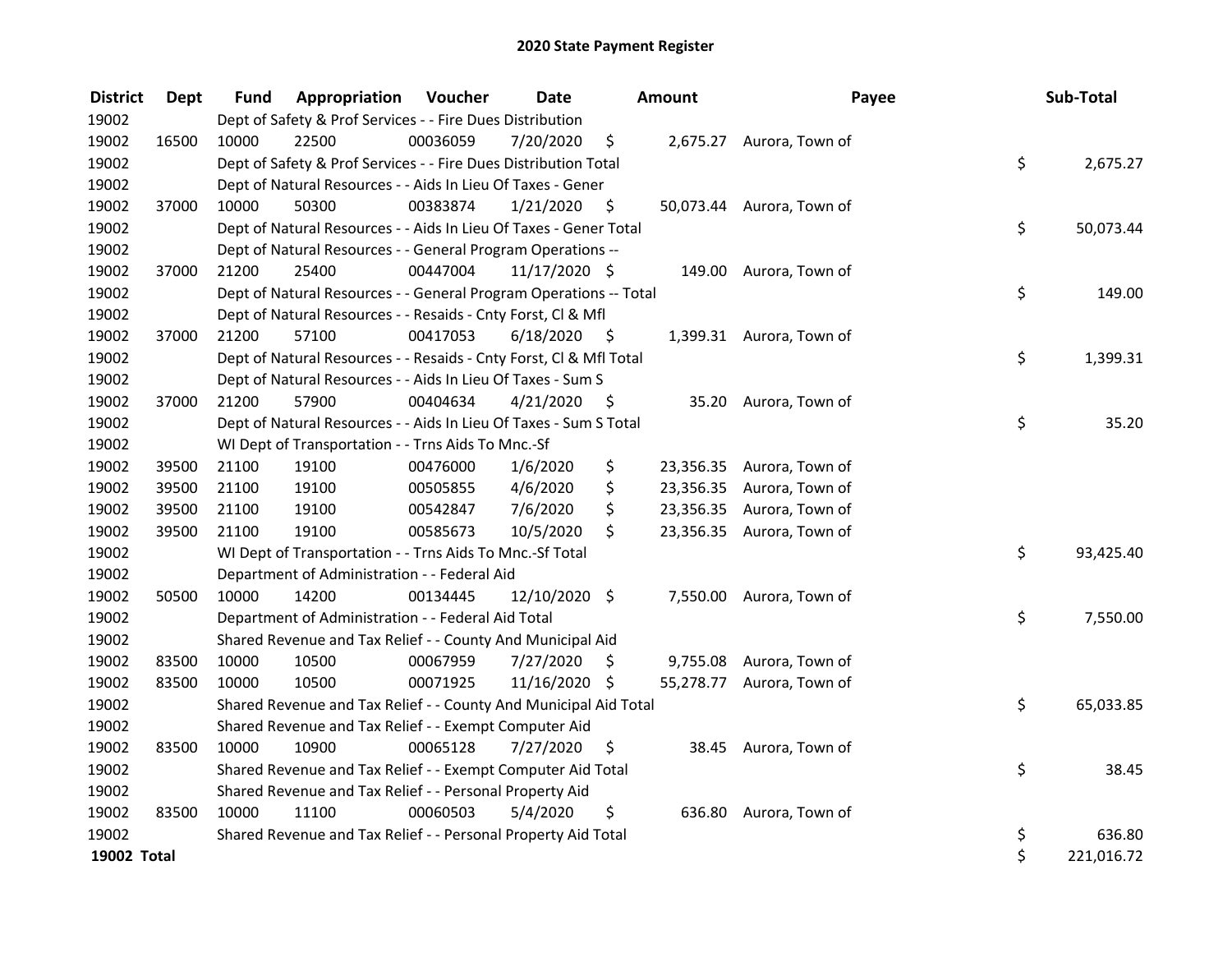| <b>District</b> | Dept  | Fund  | Appropriation                                                        | Voucher  | <b>Date</b>   |      | Amount    | Payee                          | Sub-Total       |
|-----------------|-------|-------|----------------------------------------------------------------------|----------|---------------|------|-----------|--------------------------------|-----------------|
| 19004           |       |       | Dept of Safety & Prof Services - - Fire Dues Distribution            |          |               |      |           |                                |                 |
| 19004           | 16500 | 10000 | 22500                                                                | 00036060 | 7/20/2020     | \$   |           | 1,549.80 Town Of Commonwealth  |                 |
| 19004           |       |       | Dept of Safety & Prof Services - - Fire Dues Distribution Total      |          |               |      |           |                                | \$<br>1,549.80  |
| 19004           |       |       | Dept of Natural Resources - - Aids In Lieu Of Taxes - Gener          |          |               |      |           |                                |                 |
| 19004           | 37000 | 10000 | 50300                                                                | 00383881 | 1/21/2020     | \$   | 35,829.84 | Town Of Commonwealth           |                 |
| 19004           | 37000 | 10000 | 50300                                                                | 00383882 | 1/21/2020     | \$   | 36,709.13 | Town Of Commonwealth           |                 |
| 19004           | 37000 | 10000 | 50300                                                                | 00383883 | 1/21/2020     | \$   | 1,601.60  | Town Of Commonwealth           |                 |
| 19004           | 37000 | 10000 | 50300                                                                | 00404686 | 4/21/2020     | \$   |           | 665.66 Town Of Commonwealth    |                 |
| 19004           |       |       | Dept of Natural Resources - - Aids In Lieu Of Taxes - Gener Total    |          |               |      |           |                                | \$<br>74,806.23 |
| 19004           |       |       | Dept of Natural Resources - - Resaids - Cnty Forst, Cl & Mfl         |          |               |      |           |                                |                 |
| 19004           | 37000 | 21200 | 57100                                                                | 00417054 | 6/18/2020     | - \$ |           | 3,499.06 Town Of Commonwealth  |                 |
| 19004           |       |       | Dept of Natural Resources - - Resaids - Cnty Forst, Cl & Mfl Total   |          |               |      |           |                                | \$<br>3,499.06  |
| 19004           |       |       | Dept of Natural Resources - - Aids In Lieu Of Taxes - Sum S          |          |               |      |           |                                |                 |
| 19004           | 37000 | 21200 | 57900                                                                | 00404687 | 4/21/2020     | \$   |           | 64.91 Town Of Commonwealth     |                 |
| 19004           |       |       | Dept of Natural Resources - - Aids In Lieu Of Taxes - Sum S Total    |          |               |      |           |                                | \$<br>64.91     |
| 19004           |       |       | WI Dept of Transportation - - Trns Aids To Mnc.-Sf                   |          |               |      |           |                                |                 |
| 19004           | 39500 | 21100 | 19100                                                                | 00476001 | 1/6/2020      | \$   |           | 9,241.34 Town Of Commonwealth  |                 |
| 19004           | 39500 | 21100 | 19100                                                                | 00505856 | 4/6/2020      | \$   |           | 9,241.34 Town Of Commonwealth  |                 |
| 19004           | 39500 | 21100 | 19100                                                                | 00542848 | 7/6/2020      | \$   |           | 9,241.34 Town Of Commonwealth  |                 |
| 19004           | 39500 | 21100 | 19100                                                                | 00585674 | 10/5/2020     | \$   |           | 9,241.35 Town Of Commonwealth  |                 |
| 19004           |       |       | WI Dept of Transportation - - Trns Aids To Mnc.-Sf Total             |          |               |      |           |                                | \$<br>36,965.37 |
| 19004           |       |       | WI Dept of Transportation - - Supplemental Transportation Aids       |          |               |      |           |                                |                 |
| 19004           | 39500 | 21100 | 19600                                                                | 00477502 | 1/6/2020      | \$   |           | 6,523.30 Town Of Commonwealth  |                 |
| 19004           |       |       | WI Dept of Transportation - - Supplemental Transportation Aids Total |          |               |      |           |                                | \$<br>6,523.30  |
| 19004           |       |       | Department of Administration - - Federal Aid                         |          |               |      |           |                                |                 |
| 19004           | 50500 | 10000 | 14200                                                                | 00134446 | 12/10/2020    | \$   | 6,584.00  | Town Of Commonwealth           |                 |
| 19004           | 50500 | 10000 | 14200                                                                | 00136232 | 12/17/2020 \$ |      |           | 663.39 Town Of Commonwealth    |                 |
| 19004           |       |       | Department of Administration - - Federal Aid Total                   |          |               |      |           |                                | \$<br>7,247.39  |
| 19004           |       |       | Elections Commission - - 2018 Hava Election Security                 |          |               |      |           |                                |                 |
| 19004           | 51000 | 22000 | 18200                                                                | 00004116 | 8/6/2020      | \$   | 483.80    | Town Of Commonwealth           |                 |
| 19004           |       |       | Elections Commission - - 2018 Hava Election Security Total           |          |               |      |           |                                | \$<br>483.80    |
| 19004           |       |       | Shared Revenue and Tax Relief - - County And Municipal Aid           |          |               |      |           |                                |                 |
| 19004           | 83500 | 10000 | 10500                                                                | 00067960 | 7/27/2020     | \$   |           | 2,002.23 Town Of Commonwealth  |                 |
| 19004           | 83500 | 10000 | 10500                                                                | 00071926 | 11/16/2020 \$ |      |           | 11,345.96 Town Of Commonwealth |                 |
| 19004           |       |       | Shared Revenue and Tax Relief - - County And Municipal Aid Total     |          |               |      |           |                                | \$<br>13,348.19 |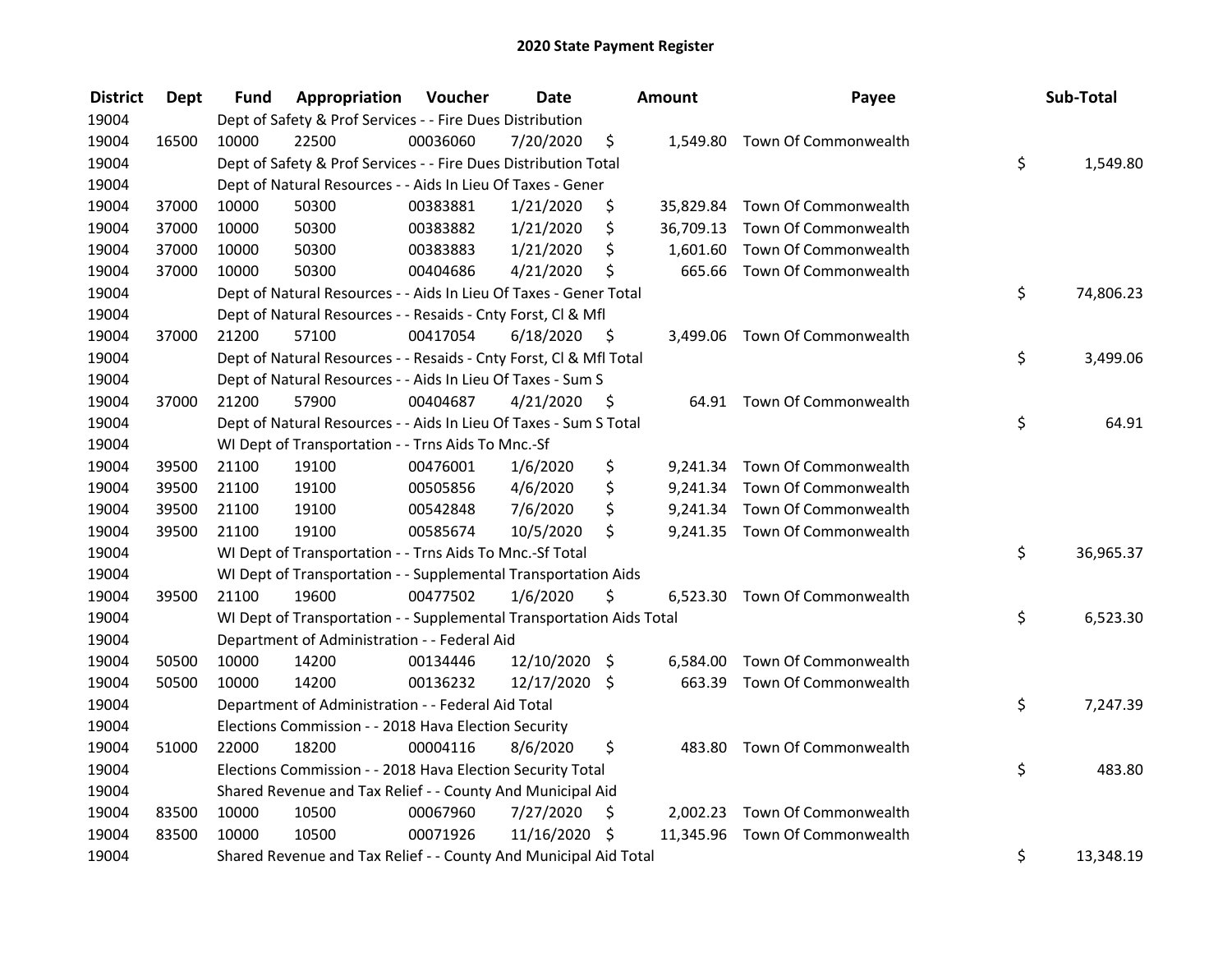| <b>District</b> | Dept  | Fund  | Appropriation                                                 | <b>Voucher</b> | Date            |   | Amount | Payee                         |    | Sub-Total  |
|-----------------|-------|-------|---------------------------------------------------------------|----------------|-----------------|---|--------|-------------------------------|----|------------|
| 19004           |       |       | Shared Revenue and Tax Relief - - Exempt Computer Aid         |                |                 |   |        |                               |    |            |
| 19004           | 83500 | 10000 | 10900                                                         | 00065129       | 7/27/2020       |   | 1.03   | Town Of Commonwealth          |    |            |
| 19004           |       |       | Shared Revenue and Tax Relief - - Exempt Computer Aid Total   |                |                 |   |        |                               |    | 1.03       |
| 19004           |       |       | Shared Revenue and Tax Relief - - Utility Aid                 |                |                 |   |        |                               |    |            |
| 19004           | 83500 | 10000 | 11000                                                         | 00067960       | 7/27/2020       | S | 900.00 | Town Of Commonwealth          |    |            |
| 19004           | 83500 | 10000 | 11000                                                         | 00071926       | $11/16/2020$ \$ |   |        | 5.100.00 Town Of Commonwealth |    |            |
| 19004           |       |       | Shared Revenue and Tax Relief - - Utility Aid Total           |                |                 |   |        |                               |    | 6,000.00   |
| 19004           |       |       | Shared Revenue and Tax Relief - - Personal Property Aid       |                |                 |   |        |                               |    |            |
| 19004           | 83500 | 10000 | 11100                                                         | 00060504       | 5/4/2020        |   | 0.53   | Town Of Commonwealth          |    |            |
| 19004           |       |       | Shared Revenue and Tax Relief - - Personal Property Aid Total |                |                 |   |        |                               | Ś. | 0.53       |
| 19004 Total     |       |       |                                                               |                |                 |   |        |                               |    | 150.489.61 |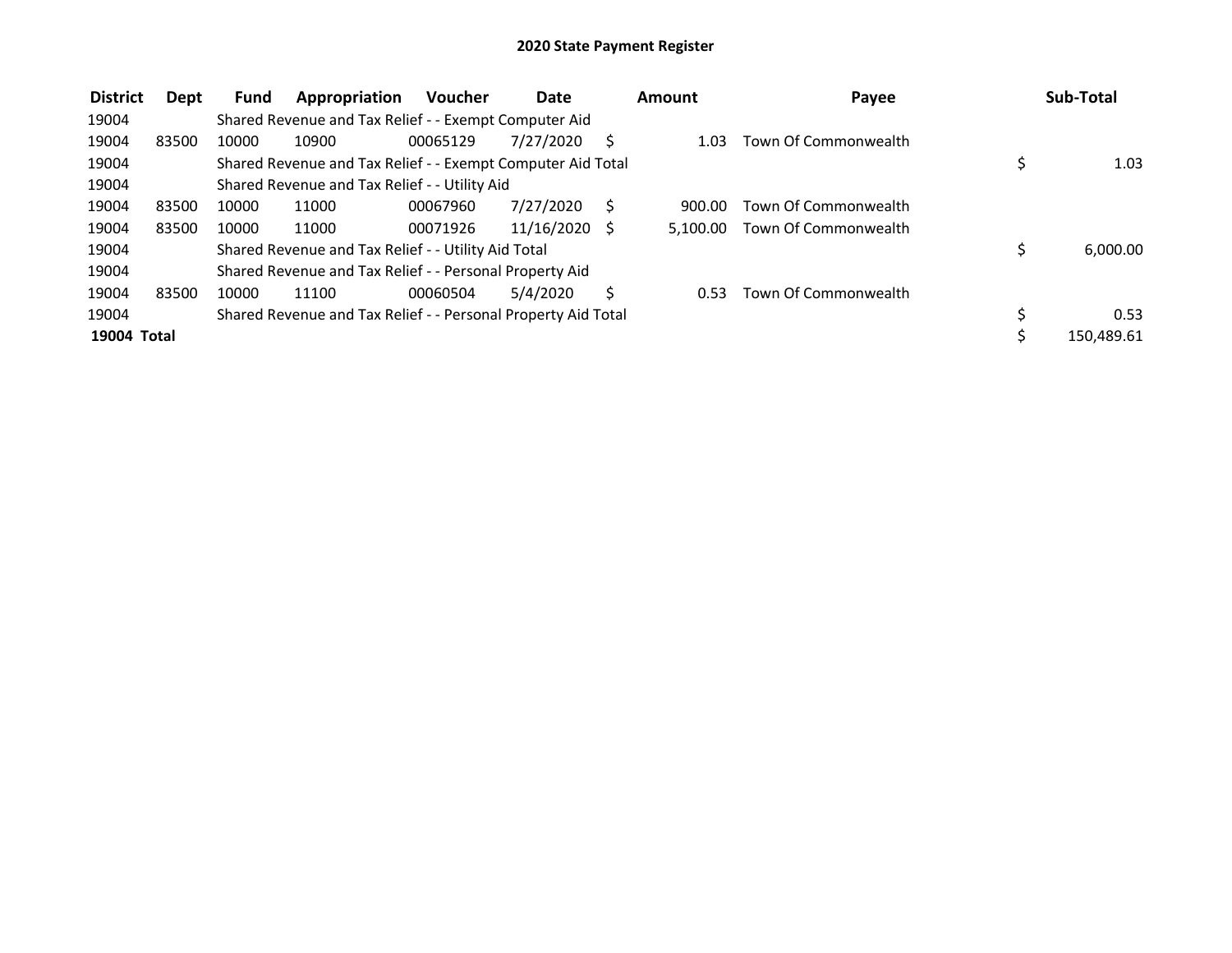| <b>District</b> | Dept  | Fund  | Appropriation                                                        | Voucher  | <b>Date</b>   |      | Amount    |                         | Payee | Sub-Total        |
|-----------------|-------|-------|----------------------------------------------------------------------|----------|---------------|------|-----------|-------------------------|-------|------------------|
| 19006           |       |       | Dept of Safety & Prof Services - - Fire Dues Distribution            |          |               |      |           |                         |       |                  |
| 19006           | 16500 | 10000 | 22500                                                                | 00036061 | 7/20/2020     | \$   |           | 1,042.63 Town Of Fence  |       |                  |
| 19006           |       |       | Dept of Safety & Prof Services - - Fire Dues Distribution Total      |          |               |      |           |                         |       | \$<br>1,042.63   |
| 19006           |       |       | Dept of Natural Resources - - Aids In Lieu Of Taxes - Gener          |          |               |      |           |                         |       |                  |
| 19006           | 37000 | 10000 | 50300                                                                | 00383887 | 1/21/2020     | \$   | 198.98    | Town Of Fence           |       |                  |
| 19006           | 37000 | 10000 | 50300                                                                | 00383888 | 1/21/2020     | \$   | 40,152.68 | Town Of Fence           |       |                  |
| 19006           | 37000 | 10000 | 50300                                                                | 00383889 | 1/21/2020     | \$   |           | 7,132.84 Town Of Fence  |       |                  |
| 19006           | 37000 | 10000 | 50300                                                                | 00404752 | 4/21/2020     | \$   |           | 1,402.83 Town Of Fence  |       |                  |
| 19006           |       |       | Dept of Natural Resources - - Aids In Lieu Of Taxes - Gener Total    |          |               |      |           |                         |       | \$<br>48,887.33  |
| 19006           |       |       | Dept of Natural Resources - - Resaids - Cnty Forst, Cl & Mfl         |          |               |      |           |                         |       |                  |
| 19006           | 37000 | 21200 | 57100                                                                | 00417055 | 6/18/2020     | - \$ |           | 4,488.51 Town Of Fence  |       |                  |
| 19006           |       |       | Dept of Natural Resources - - Resaids - Cnty Forst, Cl & Mfl Total   |          |               |      |           |                         |       | \$<br>4,488.51   |
| 19006           |       |       | Dept of Natural Resources - - Aids In Lieu Of Taxes - Sum S          |          |               |      |           |                         |       |                  |
| 19006           | 37000 | 21200 | 57900                                                                | 00404750 | 4/21/2020     | \$,  | 4.26      | Town Of Fence           |       |                  |
| 19006           | 37000 | 21200 | 57900                                                                | 00404751 | 4/21/2020     | \$   | 109.86    | Town Of Fence           |       |                  |
| 19006           |       |       | Dept of Natural Resources - - Aids In Lieu Of Taxes - Sum S Total    |          |               |      |           |                         |       | \$<br>114.12     |
| 19006           |       |       | Dept of Natural Resources - - Resaids - Pymt In Lieu Tax Fed         |          |               |      |           |                         |       |                  |
| 19006           | 37000 | 21200 | 58400                                                                | 00439102 | 10/1/2020     | \$   |           | 52,145.72 Town Of Fence |       |                  |
| 19006           | 37000 | 21200 | 58400                                                                | 00443382 | 10/22/2020 \$ |      |           | 13,747.21 Town Of Fence |       |                  |
| 19006           |       |       | Dept of Natural Resources - - Resaids - Pymt In Lieu Tax Fed Total   |          |               |      |           |                         |       | \$<br>65,892.93  |
| 19006           |       |       | WI Dept of Transportation - - Trns Aids To Mnc.-Sf                   |          |               |      |           |                         |       |                  |
| 19006           | 39500 | 21100 | 19100                                                                | 00476002 | 1/6/2020      | \$   |           | 40,092.73 Town Of Fence |       |                  |
| 19006           | 39500 | 21100 | 19100                                                                | 00505857 | 4/6/2020      | \$   | 40,092.73 | Town Of Fence           |       |                  |
| 19006           | 39500 | 21100 | 19100                                                                | 00542849 | 7/6/2020      | \$   | 40,092.73 | Town Of Fence           |       |                  |
| 19006           | 39500 | 21100 | 19100                                                                | 00585675 | 10/5/2020     | \$   |           | 40,092.73 Town Of Fence |       |                  |
| 19006           |       |       | WI Dept of Transportation - - Trns Aids To Mnc.-Sf Total             |          |               |      |           |                         |       | \$<br>160,370.92 |
| 19006           |       |       | WI Dept of Transportation - - Supplemental Transportation Aids       |          |               |      |           |                         |       |                  |
| 19006           | 39500 | 21100 | 19600                                                                | 00477503 | 1/6/2020      | \$   |           | 24,832.99 Town Of Fence |       |                  |
| 19006           |       |       | WI Dept of Transportation - - Supplemental Transportation Aids Total |          |               |      |           |                         |       | \$<br>24,832.99  |
| 19006           |       |       | Department of Administration - - Federal Aid                         |          |               |      |           |                         |       |                  |
| 19006           | 50500 | 10000 | 14200                                                                | 00132132 | 11/13/2020 \$ |      |           | 5,000.00 Town Of Fence  |       |                  |
| 19006           |       |       | Department of Administration - - Federal Aid Total                   |          |               |      |           |                         |       | \$<br>5,000.00   |
| 19006           |       |       | Elections Commission - - 2018 Hava Election Security                 |          |               |      |           |                         |       |                  |
| 19006           | 51000 | 22000 | 18200                                                                | 00004482 | 9/9/2020      | \$   | 351.80    | Town Of Fence           |       |                  |
| 19006           |       |       | Elections Commission - - 2018 Hava Election Security Total           |          |               |      |           |                         |       | \$<br>351.80     |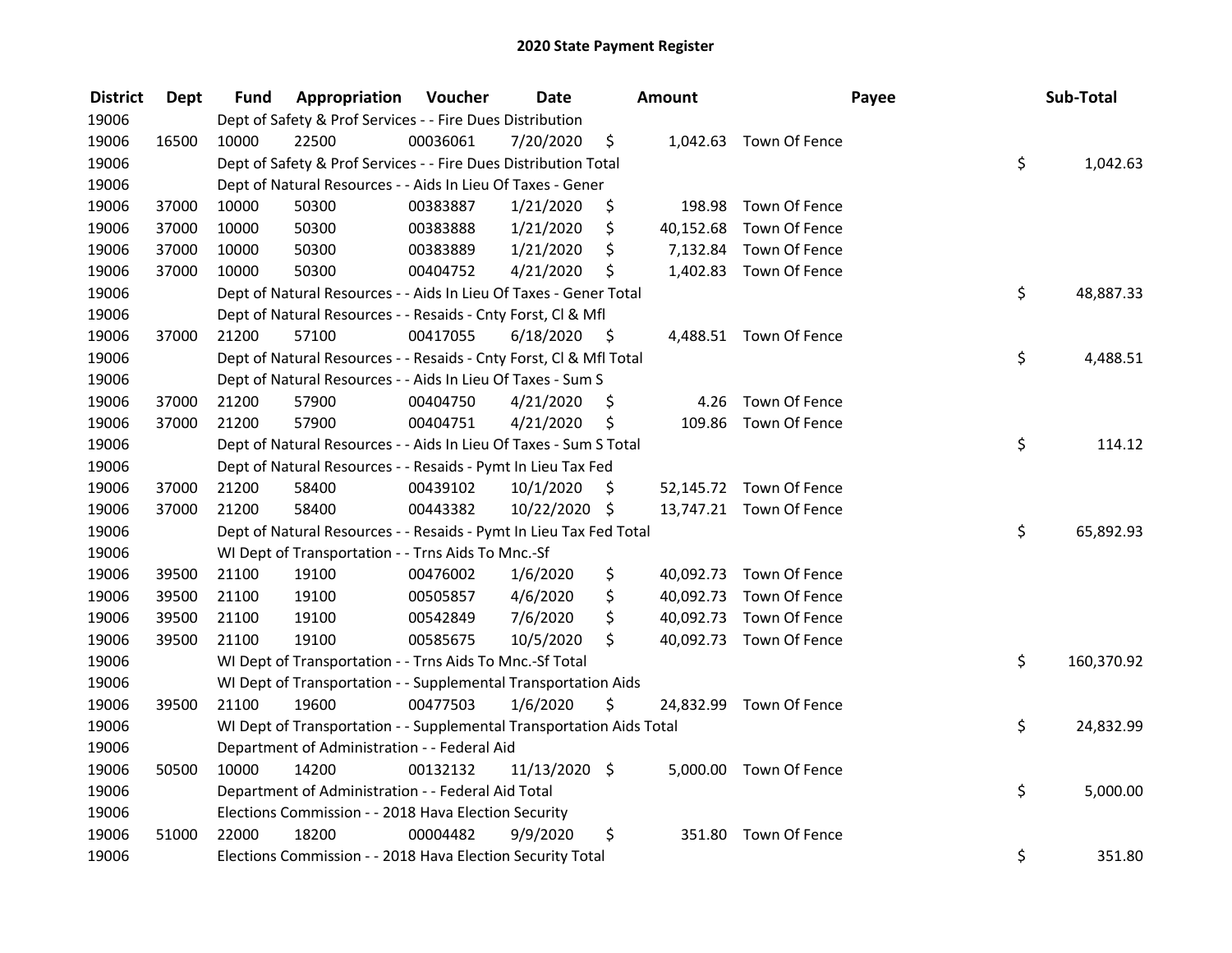| <b>District</b> | Dept  | <b>Fund</b> | <b>Appropriation</b>                                             | Voucher  | Date       | Amount   | Payee         | Sub-Total  |
|-----------------|-------|-------------|------------------------------------------------------------------|----------|------------|----------|---------------|------------|
| 19006           |       |             | Shared Revenue and Tax Relief - - County And Municipal Aid       |          |            |          |               |            |
| 19006           | 83500 | 10000       | 10500                                                            | 00067961 | 7/27/2020  | 626.91   | Town Of Fence |            |
| 19006           | 83500 | 10000       | 10500                                                            | 00071927 | 11/16/2020 | 3.552.49 | Town Of Fence |            |
| 19006           |       |             | Shared Revenue and Tax Relief - - County And Municipal Aid Total |          |            |          |               | 4.179.40   |
| 19006 Total     |       |             |                                                                  |          |            |          |               | 315,160.63 |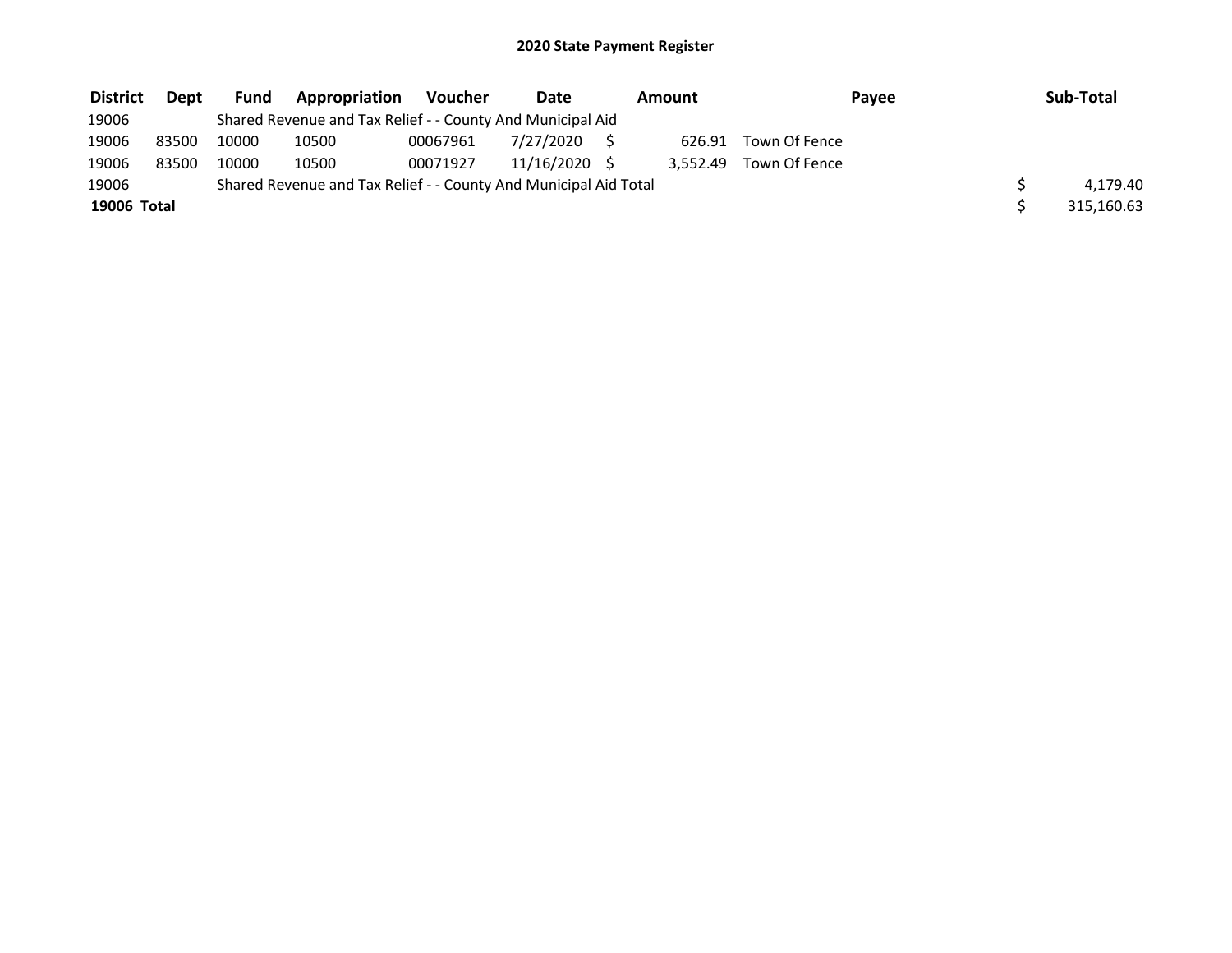| <b>District</b> | Dept  | <b>Fund</b> | Appropriation                                                      | Voucher  | <b>Date</b>   |      | <b>Amount</b> |                        | Payee | Sub-Total        |
|-----------------|-------|-------------|--------------------------------------------------------------------|----------|---------------|------|---------------|------------------------|-------|------------------|
| 19008           |       |             | Dept of Safety & Prof Services - - Fire Dues Distribution          |          |               |      |               |                        |       |                  |
| 19008           | 16500 | 10000       | 22500                                                              | 00036062 | 7/20/2020     | \$   |               | 1,434.91 Town Of Fern  |       |                  |
| 19008           |       |             | Dept of Safety & Prof Services - - Fire Dues Distribution Total    |          |               |      |               |                        |       | \$<br>1,434.91   |
| 19008           |       |             | Dept of Natural Resources - - Aids In Lieu Of Taxes - Gener        |          |               |      |               |                        |       |                  |
| 19008           | 37000 | 10000       | 50300                                                              | 00383921 | 1/21/2020     | \$   |               | 2,297.84 Town Of Fern  |       |                  |
| 19008           | 37000 | 10000       | 50300                                                              | 00383922 | 1/21/2020     | \$   |               | 18,971.77 Town Of Fern |       |                  |
| 19008           | 37000 | 10000       | 50300                                                              | 00405339 | 4/21/2020     | \$   |               | 975.16 Town Of Fern    |       |                  |
| 19008           |       |             | Dept of Natural Resources - - Aids In Lieu Of Taxes - Gener Total  |          |               |      |               |                        |       | \$<br>22,244.77  |
| 19008           |       |             | Dept of Natural Resources - - Resaids - Cnty Forst, CI & Mfl       |          |               |      |               |                        |       |                  |
| 19008           | 37000 | 21200       | 57100                                                              | 00417056 | 6/18/2020     | - \$ |               | 3,187.04 Town Of Fern  |       |                  |
| 19008           |       |             | Dept of Natural Resources - - Resaids - Cnty Forst, CI & Mfl Total |          |               |      |               |                        |       | \$<br>3,187.04   |
| 19008           |       |             | Dept of Natural Resources - - Aids In Lieu Of Taxes - Sum S        |          |               |      |               |                        |       |                  |
| 19008           | 37000 | 21200       | 57900                                                              | 00405338 | 4/21/2020     | - \$ |               | 44.55 Town Of Fern     |       |                  |
| 19008           |       |             | Dept of Natural Resources - - Aids In Lieu Of Taxes - Sum S Total  |          |               |      |               |                        |       | \$<br>44.55      |
| 19008           |       |             | WI Dept of Transportation - - Trns Aids To Mnc.-Sf                 |          |               |      |               |                        |       |                  |
| 19008           | 39500 | 21100       | 19100                                                              | 00476003 | 1/6/2020      | \$   |               | 16,365.87 Town Of Fern |       |                  |
| 19008           | 39500 | 21100       | 19100                                                              | 00505858 | 4/6/2020      | \$   |               | 16,365.87 Town Of Fern |       |                  |
| 19008           | 39500 | 21100       | 19100                                                              | 00542850 | 7/6/2020      | \$   |               | 16,365.87 Town Of Fern |       |                  |
| 19008           | 39500 | 21100       | 19100                                                              | 00585676 | 10/5/2020     | \$   |               | 16,365.87 Town Of Fern |       |                  |
| 19008           |       |             | WI Dept of Transportation - - Trns Aids To Mnc.-Sf Total           |          |               |      |               |                        |       | \$<br>65,463.48  |
| 19008           |       |             | Department of Administration - - Federal Aid                       |          |               |      |               |                        |       |                  |
| 19008           | 50500 | 10000       | 14200                                                              | 00134447 | 12/10/2020 \$ |      | 5,000.00      | Town Of Fern           |       |                  |
| 19008           |       |             | Department of Administration - - Federal Aid Total                 |          |               |      |               |                        |       | \$<br>5,000.00   |
| 19008           |       |             | Shared Revenue and Tax Relief - - County And Municipal Aid         |          |               |      |               |                        |       |                  |
| 19008           | 83500 | 10000       | 10500                                                              | 00067962 | 7/27/2020     | S    | 827.43        | Town Of Fern           |       |                  |
| 19008           | 83500 | 10000       | 10500                                                              | 00071928 | 11/16/2020 \$ |      |               | 4,688.76 Town Of Fern  |       |                  |
| 19008           |       |             | Shared Revenue and Tax Relief - - County And Municipal Aid Total   |          |               |      |               |                        |       | \$<br>5,516.19   |
| 19008           |       |             | Shared Revenue and Tax Relief - - Exempt Computer Aid              |          |               |      |               |                        |       |                  |
| 19008           | 83500 | 10000       | 10900                                                              | 00065130 | 7/27/2020     | - \$ |               | 1.03 Town Of Fern      |       |                  |
| 19008           |       |             | Shared Revenue and Tax Relief - - Exempt Computer Aid Total        |          |               |      |               |                        |       | \$<br>1.03       |
| 19008 Total     |       |             |                                                                    |          |               |      |               |                        |       | \$<br>102,891.97 |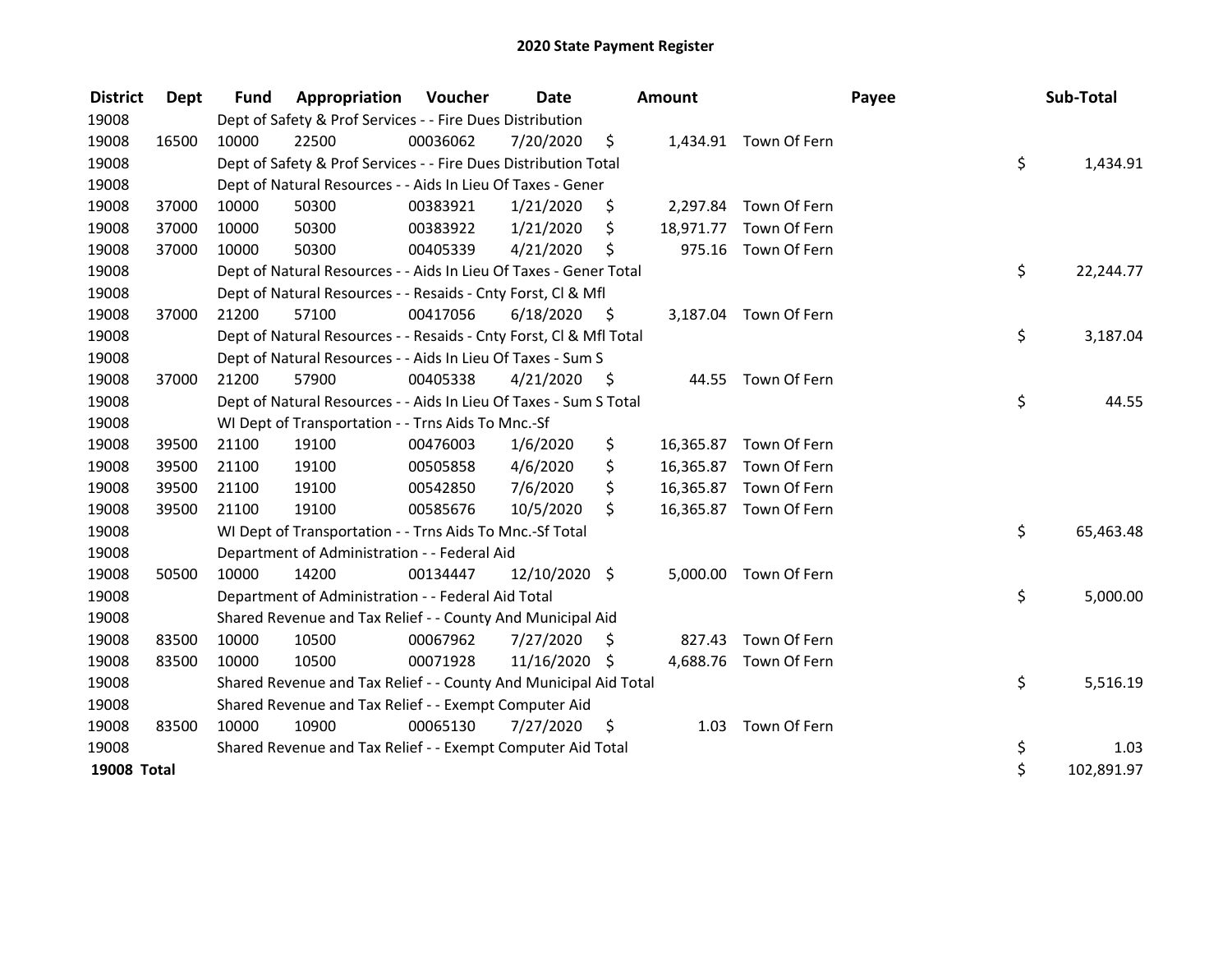| <b>District</b> | <b>Dept</b> | Fund  | Appropriation                                                      | Voucher  | <b>Date</b>   |         | Amount     | Payee                       | Sub-Total        |
|-----------------|-------------|-------|--------------------------------------------------------------------|----------|---------------|---------|------------|-----------------------------|------------------|
| 19010           |             |       | Dept of Safety & Prof Services - - Fire Dues Distribution          |          |               |         |            |                             |                  |
| 19010           | 16500       | 10000 | 22500                                                              | 00036063 | 7/20/2020     | \$      |            | 9,823.09 Town Of Florence   |                  |
| 19010           |             |       | Dept of Safety & Prof Services - - Fire Dues Distribution Total    |          |               |         |            |                             | \$<br>9,823.09   |
| 19010           |             |       | Dept of Natural Resources - - Aids In Lieu Of Taxes - Gener        |          |               |         |            |                             |                  |
| 19010           | 37000       | 10000 | 50300                                                              | 00383890 | 1/21/2020     | \$      | 3,469.89   | Town Of Florence            |                  |
| 19010           | 37000       | 10000 | 50300                                                              | 00383891 | 1/21/2020     | \$      | 224,886.05 | Town Of Florence            |                  |
| 19010           | 37000       | 10000 | 50300                                                              | 00383892 | 1/21/2020     | \$      |            | 108,173.55 Town Of Florence |                  |
| 19010           | 37000       | 10000 | 50300                                                              | 00383893 | 1/21/2020     | \$      |            | 4,416.26 Town Of Florence   |                  |
| 19010           |             |       | Dept of Natural Resources - - Aids In Lieu Of Taxes - Gener Total  |          |               |         |            |                             | \$<br>340,945.75 |
| 19010           |             |       | Dept of Natural Resources - - General Program Operations --        |          |               |         |            |                             |                  |
| 19010           | 37000       | 21200 | 25400                                                              | 00422037 | 7/14/2020     | S       | 112.25     | Town Of Florence            |                  |
| 19010           | 37000       | 21200 | 25400                                                              | 00436903 | 9/23/2020     | \$      |            | 247.00 Town Of Florence     |                  |
| 19010           |             |       | Dept of Natural Resources - - General Program Operations -- Total  |          |               |         |            |                             | \$<br>359.25     |
| 19010           |             |       | Dept of Natural Resources - - Resaids - Cnty Forst, Cl & Mfl       |          |               |         |            |                             |                  |
| 19010           | 37000       | 21200 | 57100                                                              | 00417057 | 6/18/2020     | - \$    |            | 6,801.54 Town Of Florence   |                  |
| 19010           |             |       | Dept of Natural Resources - - Resaids - Cnty Forst, Cl & Mfl Total |          |               |         |            |                             | \$<br>6,801.54   |
| 19010           |             |       | Dept of Natural Resources - - Aids In Lieu Of Taxes - Sum S        |          |               |         |            |                             |                  |
| 19010           | 37000       | 21200 | 57900                                                              | 00404762 | 4/21/2020     | - \$    | 2.77       | Town Of Florence            |                  |
| 19010           |             |       | Dept of Natural Resources - - Aids In Lieu Of Taxes - Sum S Total  |          |               |         |            |                             | \$<br>2.77       |
| 19010           |             |       | Dept of Natural Resources - - Rec & Resource Aids, Fed             |          |               |         |            |                             |                  |
| 19010           | 37000       | 21200 | 58300                                                              | 00426492 | 7/28/2020     | \$      |            | 1,828.03 Town Of Florence   |                  |
| 19010           |             |       | Dept of Natural Resources - - Rec & Resource Aids, Fed Total       |          |               |         |            |                             | \$<br>1,828.03   |
| 19010           |             |       | Dept of Natural Resources - - Resaids - Pymt In Lieu Tax Fed       |          |               |         |            |                             |                  |
| 19010           | 37000       | 21200 | 58400                                                              | 00439103 | 10/1/2020     | -S      |            | 30,493.92 Town Of Florence  |                  |
| 19010           | 37000       | 21200 | 58400                                                              | 00443383 | 10/22/2020 \$ |         |            | 8,039.13 Town Of Florence   |                  |
| 19010           |             |       | Dept of Natural Resources - - Resaids - Pymt In Lieu Tax Fed Total |          |               |         |            |                             | \$<br>38,533.05  |
| 19010           |             |       | WI Dept of Transportation - - Trns Aids To Mnc.-Sf                 |          |               |         |            |                             |                  |
| 19010           | 39500       | 21100 | 19100                                                              | 00476004 | 1/6/2020      | \$      |            | 78,892.56 Town Of Florence  |                  |
| 19010           | 39500       | 21100 | 19100                                                              | 00505859 | 4/6/2020      | \$      |            | 78,892.56 Town Of Florence  |                  |
| 19010           | 39500       | 21100 | 19100                                                              | 00542851 | 7/6/2020      | \$      |            | 78,892.56 Town Of Florence  |                  |
| 19010           | 39500       | 21100 | 19100                                                              | 00585677 | 10/5/2020     | \$      |            | 78,892.56 Town Of Florence  |                  |
| 19010           |             |       | WI Dept of Transportation - - Trns Aids To Mnc.-Sf Total           |          |               |         |            |                             | \$<br>315,570.24 |
| 19010           |             |       | Department of Administration - - Federal Aid                       |          |               |         |            |                             |                  |
| 19010           | 50500       | 10000 | 14200                                                              | 00134448 | 12/10/2020    | $\zeta$ |            | 32,629.00 Town Of Florence  |                  |
| 19010           | 50500       | 10000 | 14200                                                              | 00136233 | 12/17/2020    | \$      | 3,462.99   | Town Of Florence            |                  |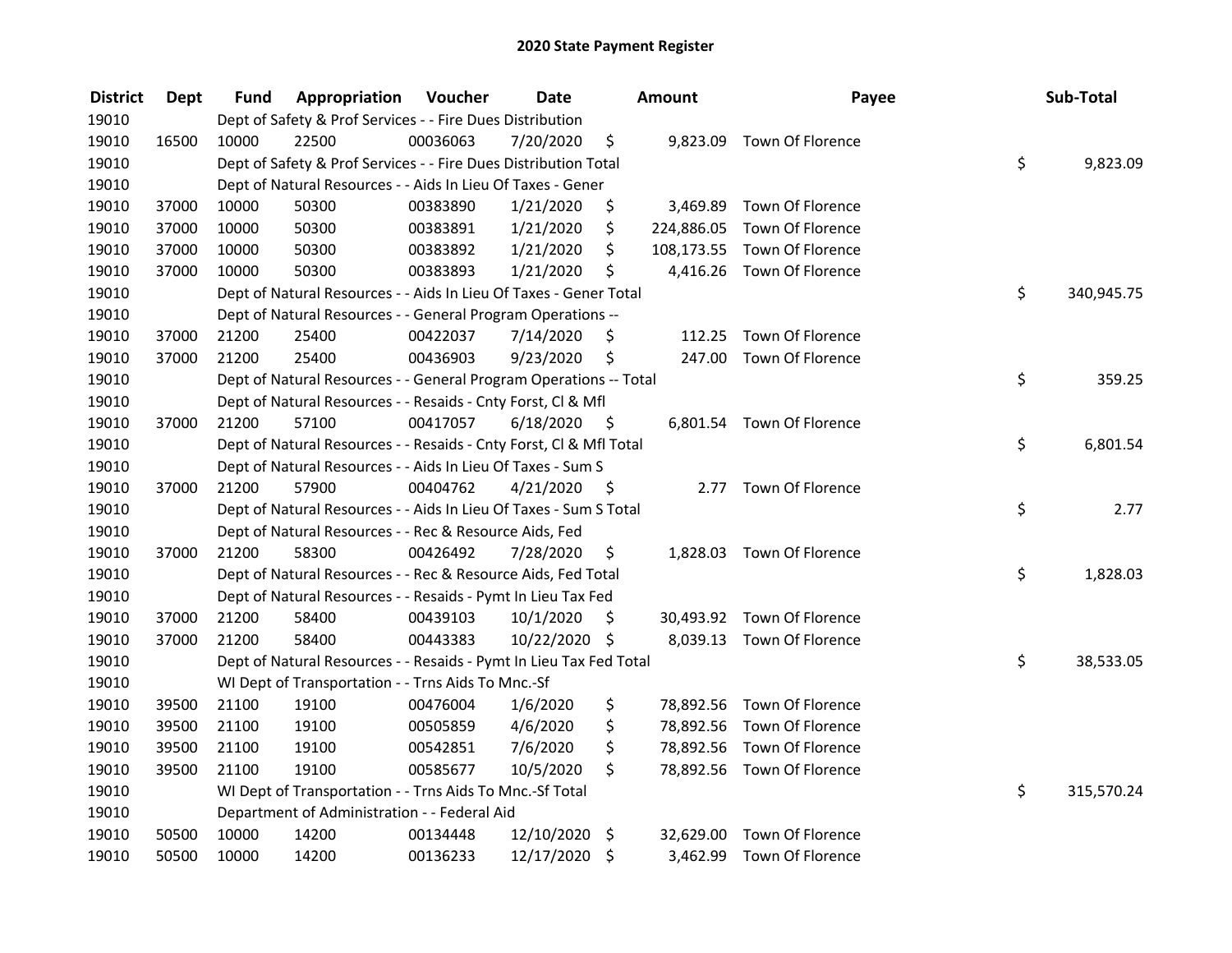| <b>District</b>    | <b>Dept</b> | <b>Fund</b> | Appropriation                                                                 | Voucher  | Date       |     | <b>Amount</b> | Payee                      | Sub-Total        |
|--------------------|-------------|-------------|-------------------------------------------------------------------------------|----------|------------|-----|---------------|----------------------------|------------------|
| 19010              |             |             | Department of Administration - - Federal Aid Total                            |          |            |     |               |                            | \$<br>36,091.99  |
| 19010              |             |             | Elections Commission - - 2018 Hava Election Security                          |          |            |     |               |                            |                  |
| 19010              | 51000       | 22000       | 18200                                                                         | 00003616 | 6/30/2020  | \$  |               | 1,658.60 Town Of Florence  |                  |
| 19010              |             |             | Elections Commission - - 2018 Hava Election Security Total                    |          |            |     |               |                            | \$<br>1,658.60   |
| 19010              |             |             | Shared Revenue and Tax Relief - - County And Municipal Aid                    |          |            |     |               |                            |                  |
| 19010              | 83500       | 10000       | 10500                                                                         | 00067963 | 7/27/2020  | S   | 7,100.85      | Town Of Florence           |                  |
| 19010              | 83500       | 10000       | 10500                                                                         | 00071929 | 11/16/2020 | -\$ | 40,238.18     | Town Of Florence           |                  |
| 19010              |             |             | Shared Revenue and Tax Relief - - County And Municipal Aid Total              |          |            |     |               |                            | \$<br>47,339.03  |
| 19010              |             |             | Shared Revenue and Tax Relief - - Exempt Computer Aid                         |          |            |     |               |                            |                  |
| 19010              | 83500       | 10000       | 10900                                                                         | 00065131 | 7/27/2020  | \$  | 81.07         | Town Of Florence           |                  |
| 19010              | 83500       | 10000       | 10900                                                                         | 00067015 | 7/27/2020  | S.  |               | 2,087.13 Town Of Florence  |                  |
| 19010              |             |             | Shared Revenue and Tax Relief - - Exempt Computer Aid Total                   |          |            |     |               |                            | \$<br>2,168.20   |
| 19010              |             |             | Shared Revenue and Tax Relief - - Utility Aid                                 |          |            |     |               |                            |                  |
| 19010              | 83500       | 10000       | 11000                                                                         | 00067963 | 7/27/2020  | \$  | 4,031.54      | Town Of Florence           |                  |
| 19010              | 83500       | 10000       | 11000                                                                         | 00071929 | 11/16/2020 | \$  |               | 22,972.28 Town Of Florence |                  |
| 19010              |             |             | Shared Revenue and Tax Relief - - Utility Aid Total                           |          |            |     |               |                            | \$<br>27,003.82  |
| 19010              |             |             | Shared Revenue and Tax Relief - - Personal Property Aid                       |          |            |     |               |                            |                  |
| 19010              | 83500       | 10000       | 11100                                                                         | 00060505 | 5/4/2020   | \$  | 983.18        | Town Of Florence           |                  |
| 19010              | 83500       | 10000       | 11100                                                                         | 00062454 | 5/4/2020   | \$  | 7,847.75      | Town Of Florence           |                  |
| 19010              |             |             | Shared Revenue and Tax Relief - - Personal Property Aid Total                 |          |            |     |               |                            | \$<br>8,830.93   |
| 19010              |             |             | Shared Revenue and Tax Relief - - State Aid; Video Service Provider Fee       |          |            |     |               |                            |                  |
| 19010              | 83500       | 10000       | 11200                                                                         | 00064188 | 7/27/2020  | S.  | 1,890.77      | Town Of Florence           |                  |
| 19010              |             |             | Shared Revenue and Tax Relief - - State Aid; Video Service Provider Fee Total |          |            |     |               |                            | \$<br>1,890.77   |
| 19010              |             |             | Shared Revenue and Tax Relief - - Payments For Municipal Svcs                 |          |            |     |               |                            |                  |
| 19010              | 83500       | 10000       | 50100                                                                         | 00054849 | 2/3/2020   | \$  |               | 232.93 Town Of Florence    |                  |
| 19010              |             |             | Shared Revenue and Tax Relief - - Payments For Municipal Svcs Total           |          |            |     |               |                            | \$<br>232.93     |
| <b>19010 Total</b> |             |             |                                                                               |          |            |     |               |                            | \$<br>839,079.99 |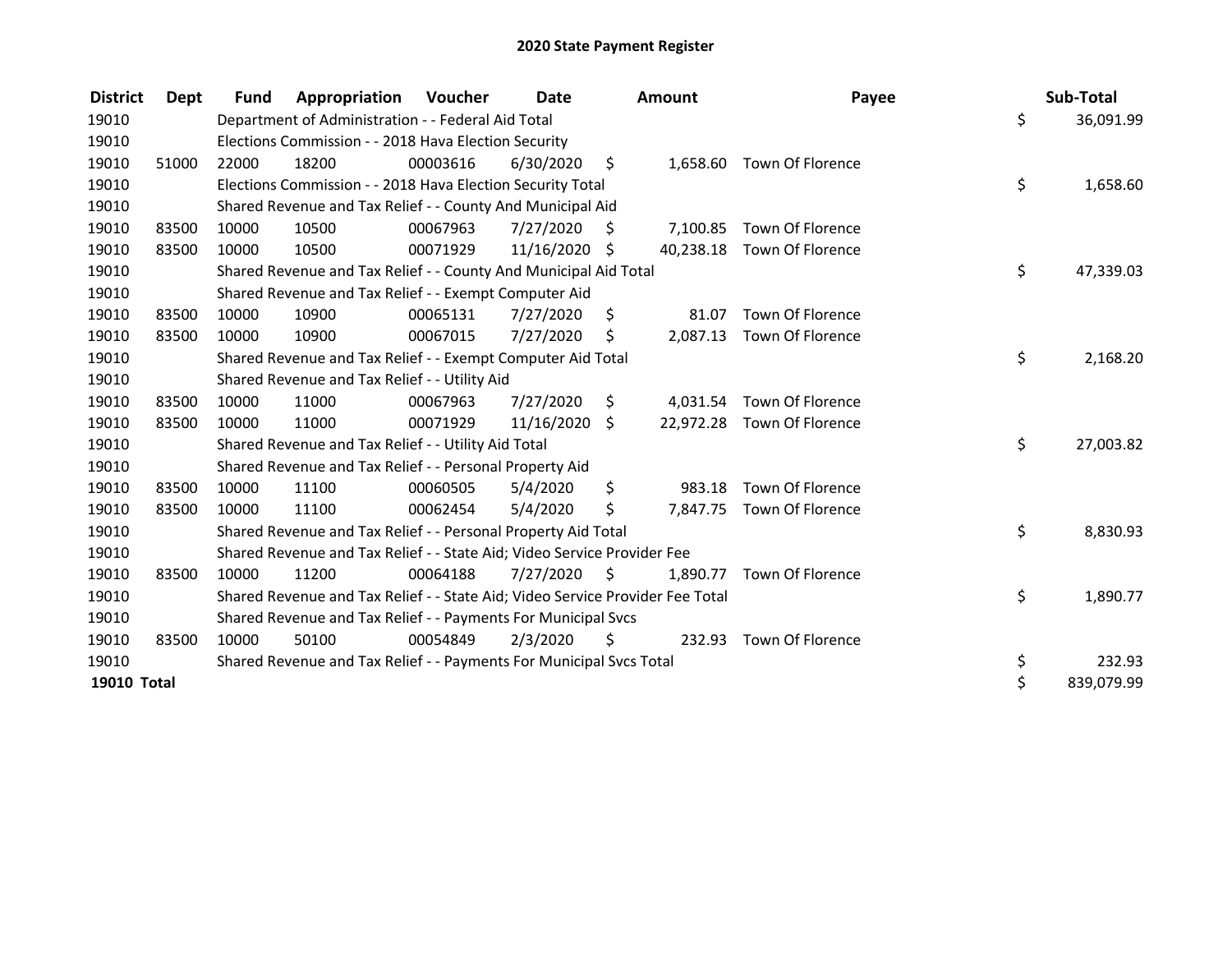| <b>District</b>    | Dept  | <b>Fund</b> | <b>Appropriation Voucher</b>                                       |          | Date          |      | Amount | Payee                       | Sub-Total        |
|--------------------|-------|-------------|--------------------------------------------------------------------|----------|---------------|------|--------|-----------------------------|------------------|
| 19012              |       |             | Dept of Safety & Prof Services - - Fire Dues Distribution          |          |               |      |        |                             |                  |
| 19012              | 16500 | 10000       | 22500                                                              | 00036064 | 7/20/2020     | \$   |        | 1,454.12 Town Of Homestead  |                  |
| 19012              |       |             | Dept of Safety & Prof Services - - Fire Dues Distribution Total    |          |               |      |        |                             | \$<br>1,454.12   |
| 19012              |       |             | Dept of Natural Resources - - General Program Operations --        |          |               |      |        |                             |                  |
| 19012              | 37000 | 21200       | 25400                                                              | 00410616 | 5/26/2020     | S    |        | 236.75 Town Of Homestead    |                  |
| 19012              | 37000 | 21200       | 25400                                                              | 00416179 | 7/10/2020     | \$   |        | 36.75 Town Of Homestead     |                  |
| 19012              |       |             | Dept of Natural Resources - - General Program Operations -- Total  |          |               |      |        |                             | \$<br>273.50     |
| 19012              |       |             | Dept of Natural Resources - - Resaids - Cnty Forst, Cl & Mfl       |          |               |      |        |                             |                  |
| 19012              | 37000 | 21200       | 57100                                                              | 00417058 | 6/18/2020     | - \$ |        | 6,569.67 Town Of Homestead  |                  |
| 19012              |       |             | Dept of Natural Resources - - Resaids - Cnty Forst, Cl & Mfl Total |          |               |      |        |                             | \$<br>6,569.67   |
| 19012              |       |             | Dept of Natural Resources - - Rec & Resource Aids, Fed             |          |               |      |        |                             |                  |
| 19012              | 37000 | 21200       | 58300                                                              | 00408370 | 5/13/2020     | \$   |        | 1,454.00 Town Of Homestead  |                  |
| 19012              |       |             | Dept of Natural Resources - - Rec & Resource Aids, Fed Total       |          |               |      |        |                             | \$<br>1,454.00   |
| 19012              |       |             | WI Dept of Transportation - - Trns Aids To Mnc.-Sf                 |          |               |      |        |                             |                  |
| 19012              | 39500 | 21100       | 19100                                                              | 00476005 | 1/6/2020      | \$   |        | 23,796.54 Town Of Homestead |                  |
| 19012              | 39500 | 21100       | 19100                                                              | 00505860 | 4/6/2020      | \$   |        | 23,796.54 Town Of Homestead |                  |
| 19012              | 39500 | 21100       | 19100                                                              | 00542852 | 7/6/2020      | \$   |        | 23,796.54 Town Of Homestead |                  |
| 19012              | 39500 | 21100       | 19100                                                              | 00585678 | 10/5/2020     | \$   |        | 23,796.54 Town Of Homestead |                  |
| 19012              |       |             | WI Dept of Transportation - - Trns Aids To Mnc.-Sf Total           |          |               |      |        |                             | \$<br>95,186.16  |
| 19012              |       |             | WI Dept of Transportation - - Loc Rd Imp Prg St Fd                 |          |               |      |        |                             |                  |
| 19012              | 39500 | 21100       | 27800                                                              | 00620728 | 11/30/2020 \$ |      |        | 30,177.93 Town Of Homestead |                  |
| 19012              |       |             | WI Dept of Transportation - - Loc Rd Imp Prg St Fd Total           |          |               |      |        |                             | \$<br>30,177.93  |
| 19012              |       |             | Department of Administration - - Federal Aid                       |          |               |      |        |                             |                  |
| 19012              | 50500 | 10000       | 14200                                                              | 00132133 | 11/13/2020 \$ |      |        | 5,609.00 Town Of Homestead  |                  |
| 19012              |       |             | Department of Administration - - Federal Aid Total                 |          |               |      |        |                             | \$<br>5,609.00   |
| 19012              |       |             | Elections Commission - - 2018 Hava Election Security               |          |               |      |        |                             |                  |
| 19012              | 51000 | 22000       | 18200                                                              | 00004627 | 9/18/2020     | \$   |        | 491.50 Town Of Homestead    |                  |
| 19012              |       |             | Elections Commission - - 2018 Hava Election Security Total         |          |               |      |        |                             | \$<br>491.50     |
| 19012              |       |             | Shared Revenue and Tax Relief - - County And Municipal Aid         |          |               |      |        |                             |                  |
| 19012              | 83500 | 10000       | 10500                                                              | 00067964 | 7/27/2020     | \$   |        | 1,915.07 Town Of Homestead  |                  |
| 19012              | 83500 | 10000       | 10500                                                              | 00071930 | 11/16/2020 \$ |      |        | 10,852.07 Town Of Homestead |                  |
| 19012              |       |             | Shared Revenue and Tax Relief - - County And Municipal Aid Total   |          |               |      |        |                             | \$<br>12,767.14  |
| <b>19012 Total</b> |       |             |                                                                    |          |               |      |        |                             | \$<br>153,983.02 |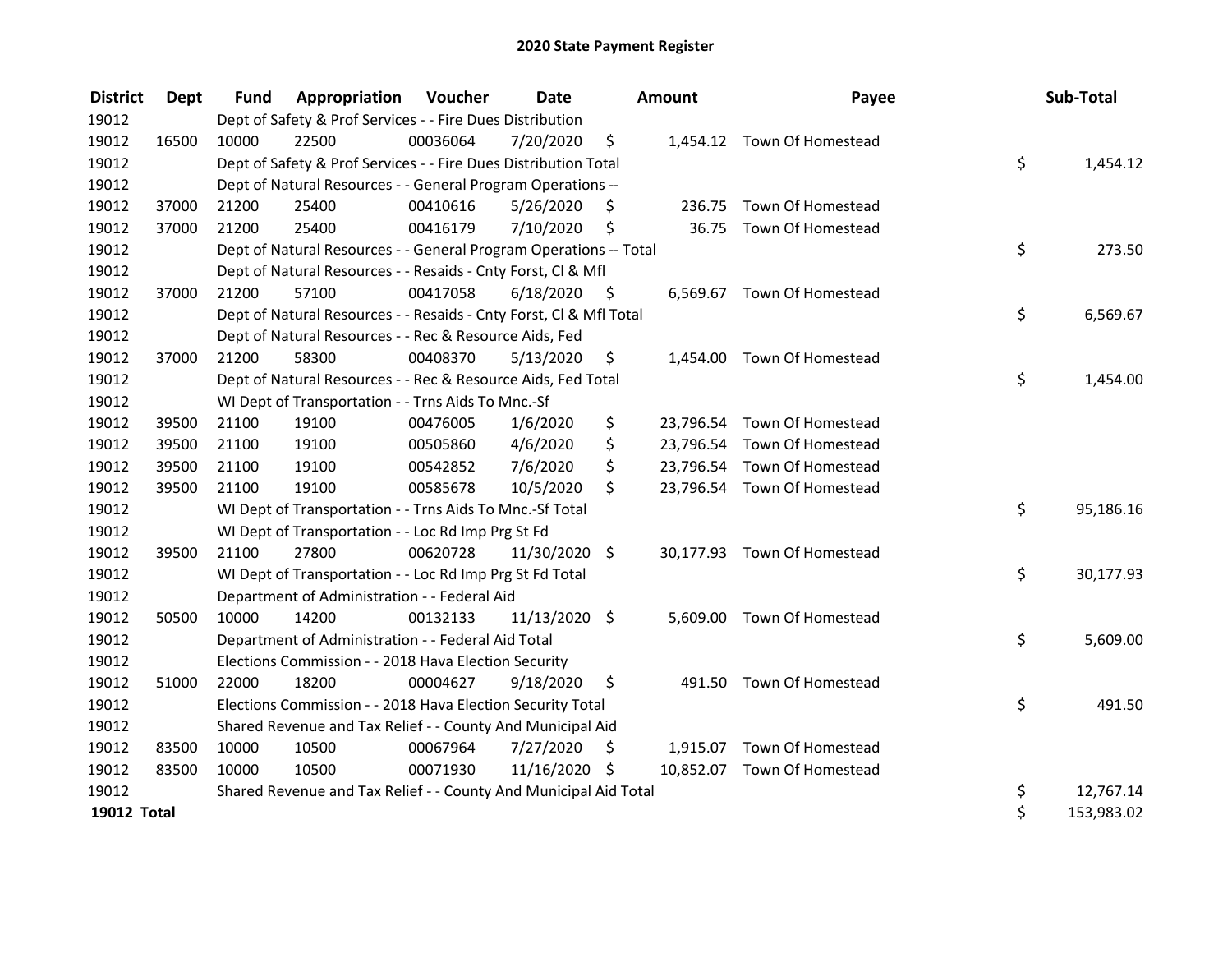| <b>District</b> | <b>Dept</b> | Fund  | Appropriation                                                                   | Voucher  | <b>Date</b>             |      | Amount   | Payee                       | Sub-Total       |
|-----------------|-------------|-------|---------------------------------------------------------------------------------|----------|-------------------------|------|----------|-----------------------------|-----------------|
| 19014           |             |       | Dept of Safety & Prof Services - - Fire Dues Distribution                       |          |                         |      |          |                             |                 |
| 19014           | 16500       | 10000 | 22500                                                                           | 00036065 | 7/20/2020               | \$   |          | 1,208.81 Town Of Long Lake  |                 |
| 19014           |             |       | Dept of Safety & Prof Services - - Fire Dues Distribution Total                 |          |                         |      |          |                             | \$<br>1,208.81  |
| 19014           |             |       | Dept of Natural Resources - - Aids In Lieu Of Taxes - Gener                     |          |                         |      |          |                             |                 |
| 19014           | 37000       | 10000 | 50300                                                                           | 00383849 | 1/21/2020               | \$   |          | 2,085.08 Town Of Long Lake  |                 |
| 19014           |             |       | Dept of Natural Resources - - Aids In Lieu Of Taxes - Gener Total               |          |                         |      |          |                             | \$<br>2,085.08  |
| 19014           |             |       | Dept of Natural Resources - - Resaids - Cnty Forst, Cl & Mfl                    |          |                         |      |          |                             |                 |
| 19014           | 37000       | 21200 | 57100                                                                           | 00417059 | 6/18/2020               | - \$ |          | 217.58 Town Of Long Lake    |                 |
| 19014           |             |       | Dept of Natural Resources - - Resaids - Cnty Forst, Cl & Mfl Total              |          |                         |      |          |                             | \$<br>217.58    |
| 19014           |             |       | Dept of Natural Resources - - Resaids - Pymt In Lieu Tax Fed                    |          |                         |      |          |                             |                 |
| 19014           | 37000       | 21200 | 58400                                                                           | 00439104 | 10/1/2020               | \$   |          | 43,278.81 Town Of Long Lake |                 |
| 19014           | 37000       | 21200 | 58400                                                                           | 00443384 | 10/22/2020 \$           |      |          | 11,409.62 Town Of Long Lake |                 |
| 19014           |             |       | Dept of Natural Resources - - Resaids - Pymt In Lieu Tax Fed Total              |          |                         |      |          |                             | \$<br>54,688.43 |
| 19014           |             |       | WI Dept of Transportation - - Trns Aids To Mnc.-Sf                              |          |                         |      |          |                             |                 |
| 19014           | 39500       | 21100 | 19100                                                                           | 00476006 | 1/6/2020                | \$   |          | 19,964.01 Town Of Long Lake |                 |
| 19014           | 39500       | 21100 | 19100                                                                           | 00505861 | 4/6/2020                | \$   |          | 19,964.01 Town Of Long Lake |                 |
| 19014           | 39500       | 21100 | 19100                                                                           | 00542853 | 7/6/2020                | \$   |          | 19,964.01 Town Of Long Lake |                 |
| 19014           | 39500       | 21100 | 19100                                                                           | 00585679 | 10/5/2020               | \$   |          | 19,964.03 Town Of Long Lake |                 |
| 19014           |             |       | WI Dept of Transportation - - Trns Aids To Mnc.-Sf Total                        |          |                         |      |          |                             | \$<br>79,856.06 |
| 19014           |             |       | WI Dept of Transportation - - Supplemental Transportation Aids                  |          |                         |      |          |                             |                 |
| 19014           | 39500       | 21100 | 19600                                                                           | 00477504 | 1/6/2020                | \$   |          | 13,562.35 Town Of Long Lake |                 |
| 19014           |             |       | WI Dept of Transportation - - Supplemental Transportation Aids Total            |          |                         |      |          |                             | \$<br>13,562.35 |
| 19014           |             |       | Department of Health Services - - Emergency Medical Services, Ai                |          |                         |      |          |                             |                 |
| 19014           | 43500       | 10000 | 11900                                                                           | 00352699 | 4/13/2020               | \$   |          | 5,028.72 Town Of Long Lake  |                 |
| 19014           | 43500       | 10000 | 11900                                                                           | 00383600 | 10/13/2020 \$           |      |          | 5,339.39 Town Of Long Lake  |                 |
| 19014           |             |       | Department of Health Services - - Emergency Medical Services, Ai Total          |          |                         |      |          |                             | \$<br>10,368.11 |
| 19014           |             |       | Department of Health Services - - Prepaid Medical Transport Reimbursement       |          |                         |      |          |                             |                 |
| 19014           | 43500       | 10000 | 16300                                                                           |          | AMBULANCE 11/16/2020 \$ |      |          | 2,000.00 Town Of Long Lake  |                 |
| 19014           |             |       | Department of Health Services - - Prepaid Medical Transport Reimbursement Total |          |                         |      |          |                             | \$<br>2,000.00  |
| 19014           |             |       | Department of Administration - - Federal Aid                                    |          |                         |      |          |                             |                 |
| 19014           | 50500       | 10000 | 14200                                                                           | 00129848 | 10/2/2020               | \$   |          | 5,000.00 Town Of Long Lake  |                 |
| 19014           | 50500       | 10000 | 14200                                                                           | 00134449 | 12/10/2020              | \$   | 1,400.00 | Town Of Long Lake           |                 |
| 19014           | 50500       | 10000 | 14200                                                                           | 00136234 | 12/17/2020 \$           |      |          | 530.66 Town Of Long Lake    |                 |
| 19014           |             |       | Department of Administration - - Federal Aid Total                              |          |                         |      |          |                             | \$<br>6,930.66  |
| 19014           |             |       | Elections Commission - - 2018 Hava Election Security                            |          |                         |      |          |                             |                 |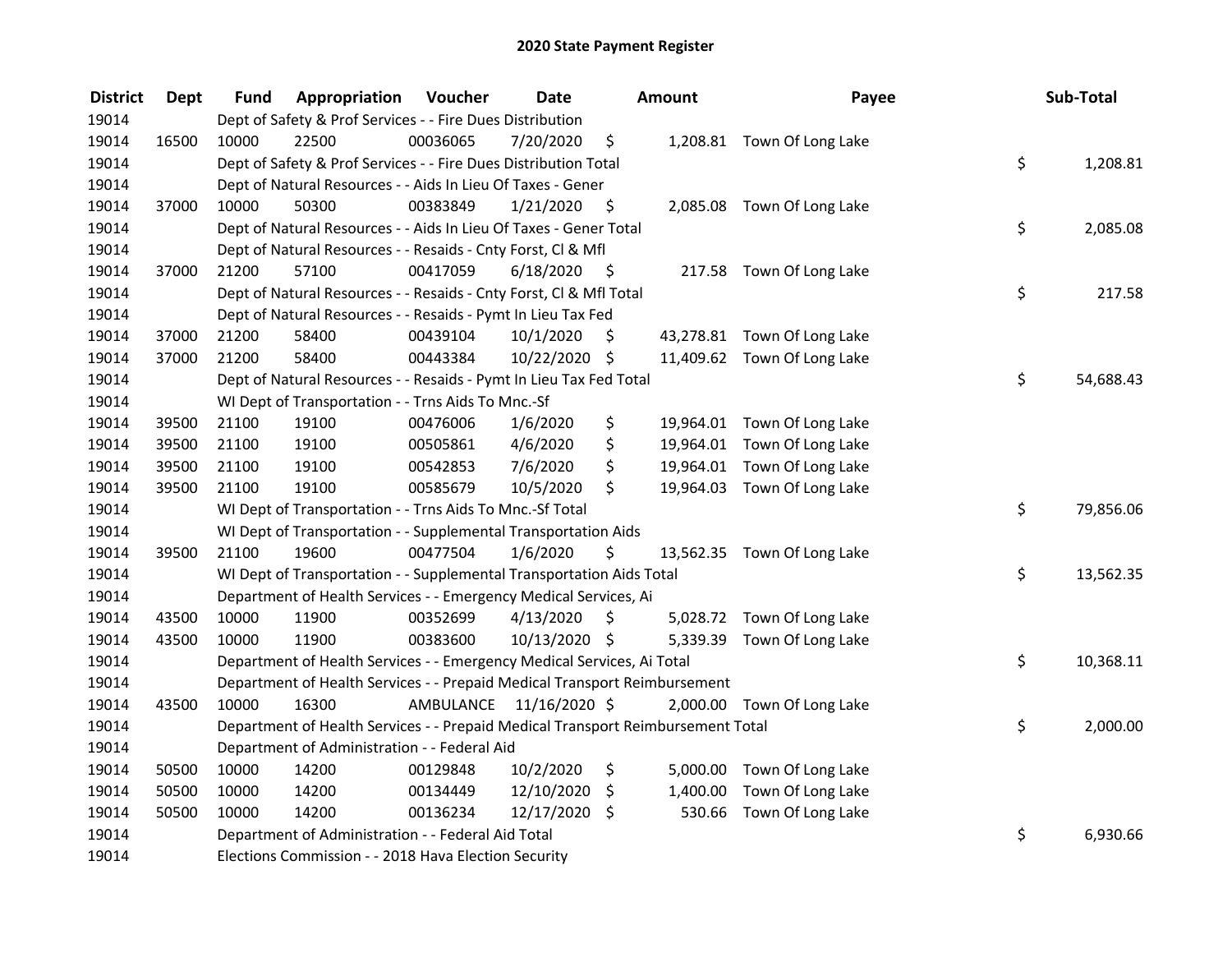| <b>District</b> | Dept  | <b>Fund</b> | Appropriation                                                    | Voucher  | <b>Date</b>   |     | Amount   | Payee             | Sub-Total        |
|-----------------|-------|-------------|------------------------------------------------------------------|----------|---------------|-----|----------|-------------------|------------------|
| 19014           | 51000 | 22000       | 18200                                                            | 00004269 | 8/20/2020     | S   | 347.40   | Town Of Long Lake |                  |
| 19014           |       |             | Elections Commission - - 2018 Hava Election Security Total       |          |               |     |          |                   | \$<br>347.40     |
| 19014           |       |             | Shared Revenue and Tax Relief - - County And Municipal Aid       |          |               |     |          |                   |                  |
| 19014           | 83500 | 10000       | 10500                                                            | 00067965 | 7/27/2020     | - S | 1.390.04 | Town Of Long Lake |                  |
| 19014           | 83500 | 10000       | 10500                                                            | 00071931 | 11/16/2020 \$ |     | 5,876.86 | Town Of Long Lake |                  |
| 19014           |       |             | Shared Revenue and Tax Relief - - County And Municipal Aid Total |          |               |     |          |                   | \$<br>7,266.90   |
| 19014           |       |             | Shared Revenue and Tax Relief - - Exempt Computer Aid            |          |               |     |          |                   |                  |
| 19014           | 83500 | 10000       | 10900                                                            | 00065132 | 7/27/2020     | S.  | 2.08     | Town Of Long Lake |                  |
| 19014           |       |             | Shared Revenue and Tax Relief - - Exempt Computer Aid Total      |          |               |     |          |                   | \$<br>2.08       |
| 19014           |       |             | Shared Revenue and Tax Relief - - Personal Property Aid          |          |               |     |          |                   |                  |
| 19014           | 83500 | 10000       | 11100                                                            | 00060506 | 5/4/2020      | Ś.  | 48.37    | Town Of Long Lake |                  |
| 19014           |       |             | Shared Revenue and Tax Relief - - Personal Property Aid Total    |          |               |     |          |                   | 48.37            |
| 19014 Total     |       |             |                                                                  |          |               |     |          |                   | \$<br>178,581.83 |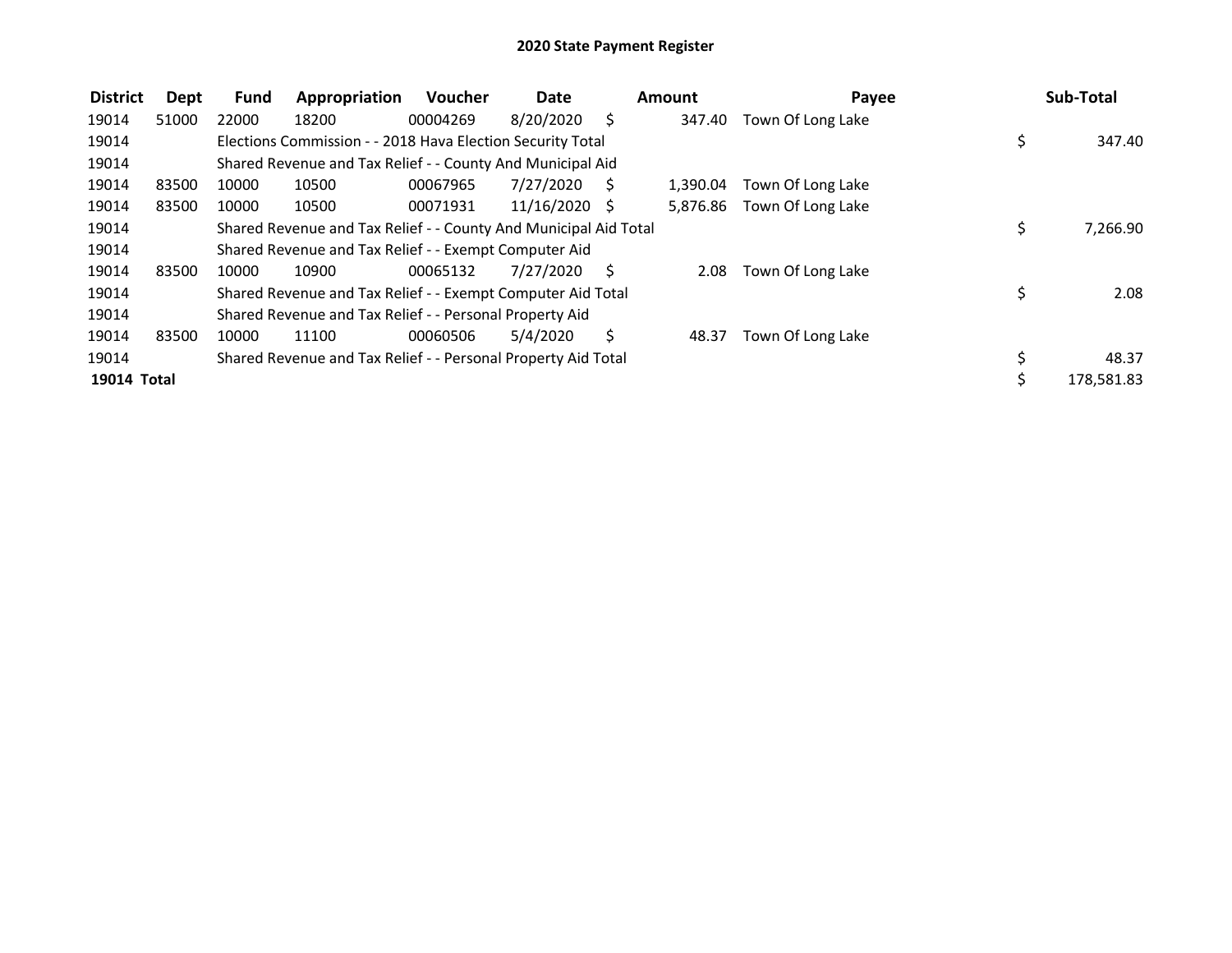| <b>District</b> | <b>Dept</b> | Fund                                                                                    | Appropriation                                                | Voucher  | <b>Date</b>   |      | Amount    |                          | Payee | Sub-Total |  |
|-----------------|-------------|-----------------------------------------------------------------------------------------|--------------------------------------------------------------|----------|---------------|------|-----------|--------------------------|-------|-----------|--|
| 19016           |             | Dept of Safety & Prof Services - - Fire Dues Distribution                               |                                                              |          |               |      |           |                          |       |           |  |
| 19016           | 16500       | 10000                                                                                   | 22500                                                        | 00036066 | 7/20/2020     | \$   |           | 973.01 Town Of Tipler    |       |           |  |
| 19016           |             | \$<br>Dept of Safety & Prof Services - - Fire Dues Distribution Total                   |                                                              |          |               |      |           |                          |       | 973.01    |  |
| 19016           |             | Dept of Natural Resources - - Aids In Lieu Of Taxes - Gener                             |                                                              |          |               |      |           |                          |       |           |  |
| 19016           | 37000       | 10000                                                                                   | 50300                                                        | 00383822 | 1/21/2020     | \$   |           | 1,895.47 Town Of Tipler  |       |           |  |
| 19016           |             | \$<br>Dept of Natural Resources - - Aids In Lieu Of Taxes - Gener Total                 |                                                              |          |               |      |           |                          |       | 1,895.47  |  |
| 19016           |             | Dept of Natural Resources - - Resaids - Cnty Forst, Cl & Mfl                            |                                                              |          |               |      |           |                          |       |           |  |
| 19016           | 37000       | 21200                                                                                   | 57100                                                        | 00417060 | 6/18/2020     | - \$ |           | 320.12 Town Of Tipler    |       | 320.12    |  |
| 19016           |             | \$<br>Dept of Natural Resources - - Resaids - Cnty Forst, Cl & Mfl Total                |                                                              |          |               |      |           |                          |       |           |  |
| 19016           |             | Dept of Natural Resources - - Rec & Resource Aids, Fed                                  |                                                              |          |               |      |           |                          |       |           |  |
| 19016           | 37000       | 21200                                                                                   | 58300                                                        | 00408398 | 5/13/2020     | \$   |           | 1,962.44 Town Of Tipler  |       |           |  |
| 19016           |             | \$<br>Dept of Natural Resources - - Rec & Resource Aids, Fed Total<br>1,962.44          |                                                              |          |               |      |           |                          |       |           |  |
| 19016           |             |                                                                                         | Dept of Natural Resources - - Resaids - Pymt In Lieu Tax Fed |          |               |      |           |                          |       |           |  |
| 19016           | 37000       | 21200                                                                                   | 58400                                                        | 00439105 | 10/1/2020     | \$   |           | 27,944.55 Town Of Tipler |       |           |  |
| 19016           | 37000       | 21200                                                                                   | 58400                                                        | 00443385 | 10/22/2020    | \$   |           | 7,367.04 Town Of Tipler  |       |           |  |
| 19016           |             | Dept of Natural Resources - - Resaids - Pymt In Lieu Tax Fed Total                      |                                                              |          |               |      |           |                          |       | 35,311.59 |  |
| 19016           |             |                                                                                         | WI Dept of Transportation - - Trns Aids To Mnc.-Sf           |          |               |      |           |                          |       |           |  |
| 19016           | 39500       | 21100                                                                                   | 19100                                                        | 00476007 | 1/6/2020      | \$   | 18,716.04 | Town Of Tipler           |       |           |  |
| 19016           | 39500       | 21100                                                                                   | 19100                                                        | 00505862 | 4/6/2020      | \$   | 18,716.04 | Town Of Tipler           |       |           |  |
| 19016           | 39500       | 21100                                                                                   | 19100                                                        | 00542854 | 7/6/2020      | \$   | 18,716.04 | Town Of Tipler           |       |           |  |
| 19016           | 39500       | 21100                                                                                   | 19100                                                        | 00585680 | 10/5/2020     | \$   |           | 18,716.06 Town Of Tipler |       |           |  |
| 19016           |             | WI Dept of Transportation - - Trns Aids To Mnc.-Sf Total                                |                                                              |          |               |      |           |                          |       | 74,864.18 |  |
| 19016           |             | WI Dept of Transportation - - Supplemental Transportation Aids                          |                                                              |          |               |      |           |                          |       |           |  |
| 19016           | 39500       | 21100                                                                                   | 19600                                                        | 00477505 | 1/6/2020      | \$   |           | 13,211.32 Town Of Tipler |       |           |  |
| 19016           |             | \$<br>13,211.32<br>WI Dept of Transportation - - Supplemental Transportation Aids Total |                                                              |          |               |      |           |                          |       |           |  |
| 19016           |             | Department of Administration - - Federal Aid                                            |                                                              |          |               |      |           |                          |       |           |  |
| 19016           | 50500       | 10000                                                                                   | 14200                                                        | 00132134 | 11/13/2020 \$ |      | 5,000.00  | Town Of Tipler           |       |           |  |
| 19016           | 50500       | 10000                                                                                   | 14200                                                        | 00134450 | 12/10/2020    | \$   | 1,000.00  | Town Of Tipler           |       |           |  |
| 19016           | 50500       | 10000                                                                                   | 14200                                                        | 00136235 | 12/17/2020 \$ |      | 530.66    | Town Of Tipler           |       |           |  |
| 19016           |             | Department of Administration - - Federal Aid Total                                      |                                                              |          |               |      |           |                          |       | 6,530.66  |  |
| 19016           |             | Elections Commission - - 2018 Hava Election Security                                    |                                                              |          |               |      |           |                          |       |           |  |
| 19016           | 51000       | 22000                                                                                   | 18200                                                        | 00004309 | 8/27/2020     | \$   | 310.00    | Town Of Tipler           |       |           |  |
| 19016           |             | \$<br>Elections Commission - - 2018 Hava Election Security Total                        |                                                              |          |               |      |           |                          |       | 310.00    |  |
| 19016           |             | Shared Revenue and Tax Relief - - County And Municipal Aid                              |                                                              |          |               |      |           |                          |       |           |  |
| 19016           | 83500       | 10000                                                                                   | 10500                                                        | 00067966 | 7/27/2020     | \$   |           | 583.49 Town Of Tipler    |       |           |  |